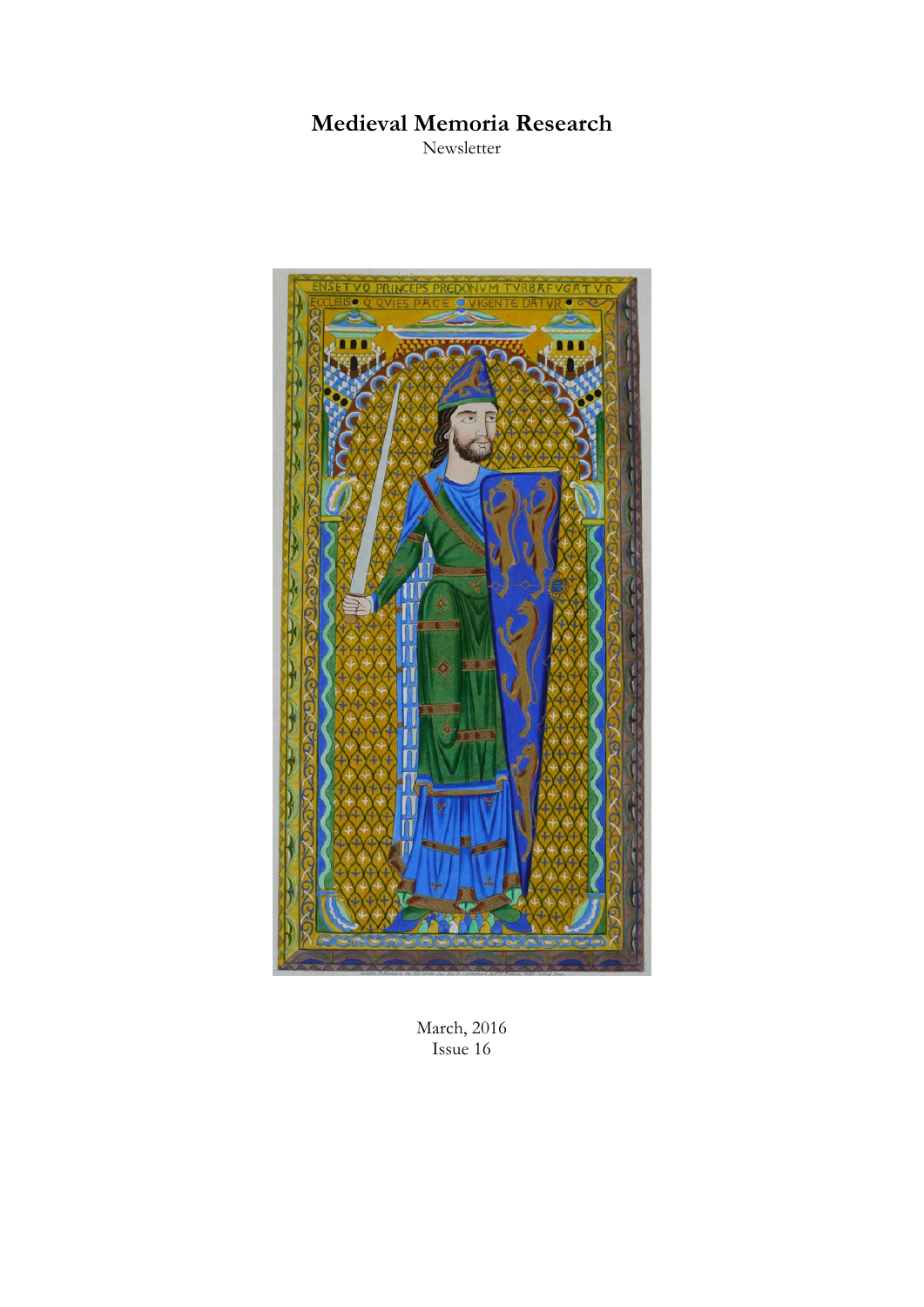### **Table of contents**

#### Editorial

MeMO news

- › Expansion of the MeMO database & a new MeMO website
- › Visit the MeMO project's Facebook page

#### Publications

- › Recent publications
- › Books (tables of contents)
- › Journal features
- › Book reviews

Symposiums and congresses

- › Call for Papers: Textile Gifts in the Middle Ages Objects, Actors, and Representations International Conference
- › Church Monuments Society: *Sussex Memorials: The County's Occupants and Occupations*

#### Other news

- › The 'Tot Gedachtenis' Foundation
- › Launch of a new website: Utrechtse Kronieken (Utrecht Chronicles)
- › Map of Medieval Monastic Life in the Netherlands
- › Church Monuments Essay Prize: winner announced!

We wish to thank the various copyright holding institutions and individuals for giving us permission to publish images of the works of art and manuscripts in their collections.

Frontpage: Limoges enamel memorial plaque to Geoffrey of Anjou (d. 1151), originally St Julien's Cathedral, now in the local Carré Plantagenet, Le Mans, in an etching from C.A. Stothard, *Monumental Effigies of Great Britain* (London, 1832), pl. opposite p. 2.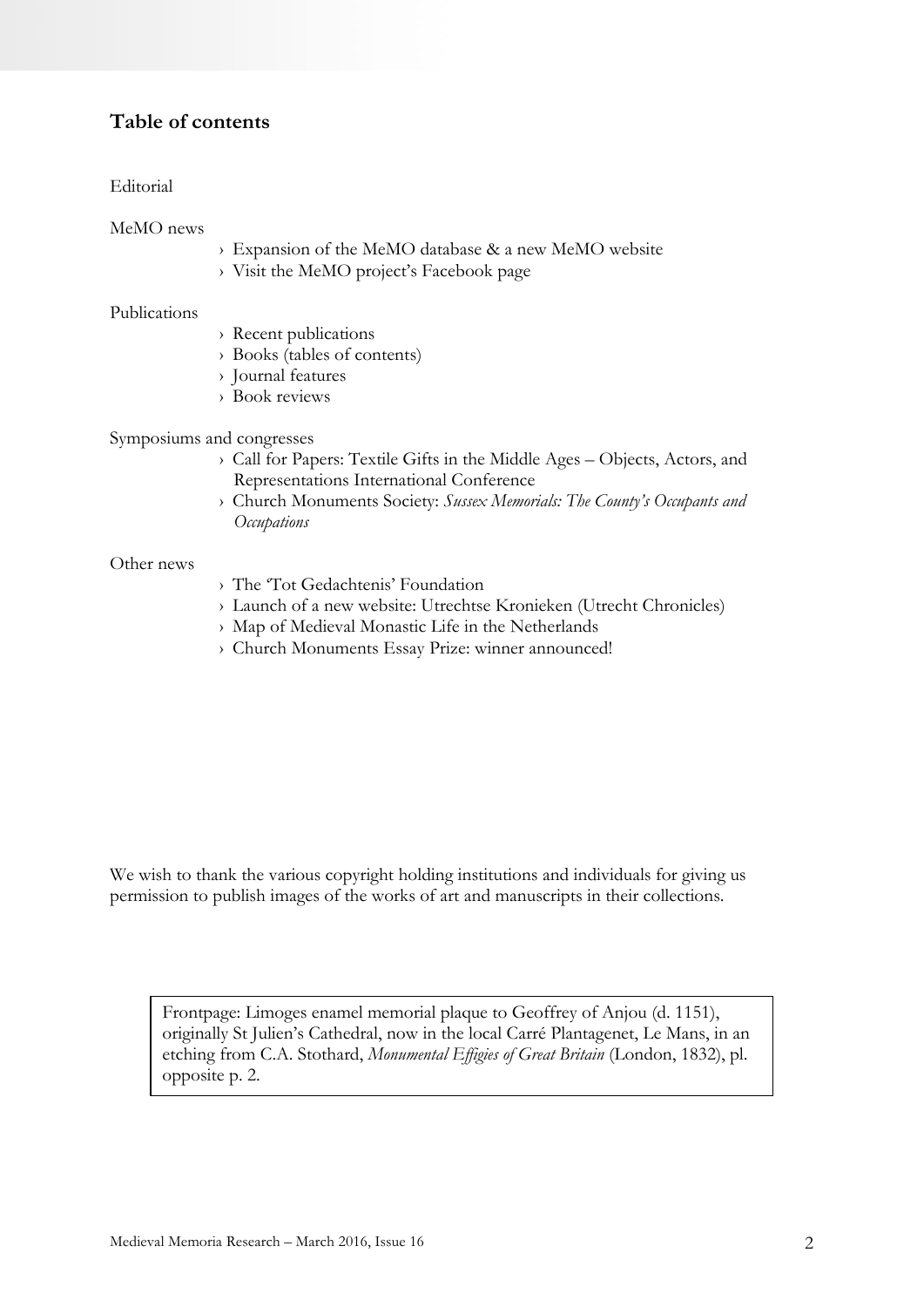# **Editorial**

Welcome to the sixteenth issue of the newsletter *Medieval Memoria Research* (MMR).<sup>[1](#page-2-0)</sup> In this online newsletter you will find information on the work of scholars who research medieval *memoria* in the broad sense of the word.

This issue of MMR features new publications, new projects and websites, a book review, and many other important announcements. Under the section 'Other news' you will find information about the new 'Tot Gedachtenis' Foundation, which was created to enable research and publications in the field of the remembrance of the dead and memorial practices up to the start of the seventeenth century.

We remind our readers that the MMR website also now has a new feature: the MMR bulletin board [\(http://mmr.let.uu.nl/pages/bulletin.shtml\)](http://mmr.let.uu.nl/pages/bulletin.shtml). MMR is issued twice a year (typically in the spring and autumn), however due to the ever developing nature of the *memoria* research field, and the increased activity within it, the need arose to add a bulletin board for smaller announcements, and for events with particularly urgent deadlines which we might otherwise not be able to feature in MMR. Check back frequently for the latest updates!

To have your announcement featured on the MMR bulletin board, please contact us with the following details: a title, a short description of the announcement in one or two sentences, a date and/or deadline, and an external weblink to where the reader might find more information.

As always, we warmly invite our readers to share news about congresses, publications, projects and other related subjects with us, so that these subjects may be announced in our future issues of this newsletter. Please consult the colophon for our contact details.

Charlotte Dikken Editor of *Medieval Memoria Research* (MMR)

 $\overline{a}$ 

<span id="page-2-0"></span><sup>1</sup> MMR is part of the Utrecht research project *The functions of art, ritual and text in medieval memoria* and works closely with the project *Medieval Memoria Online* (MeMO). <http://memo.hum.uu.nl/>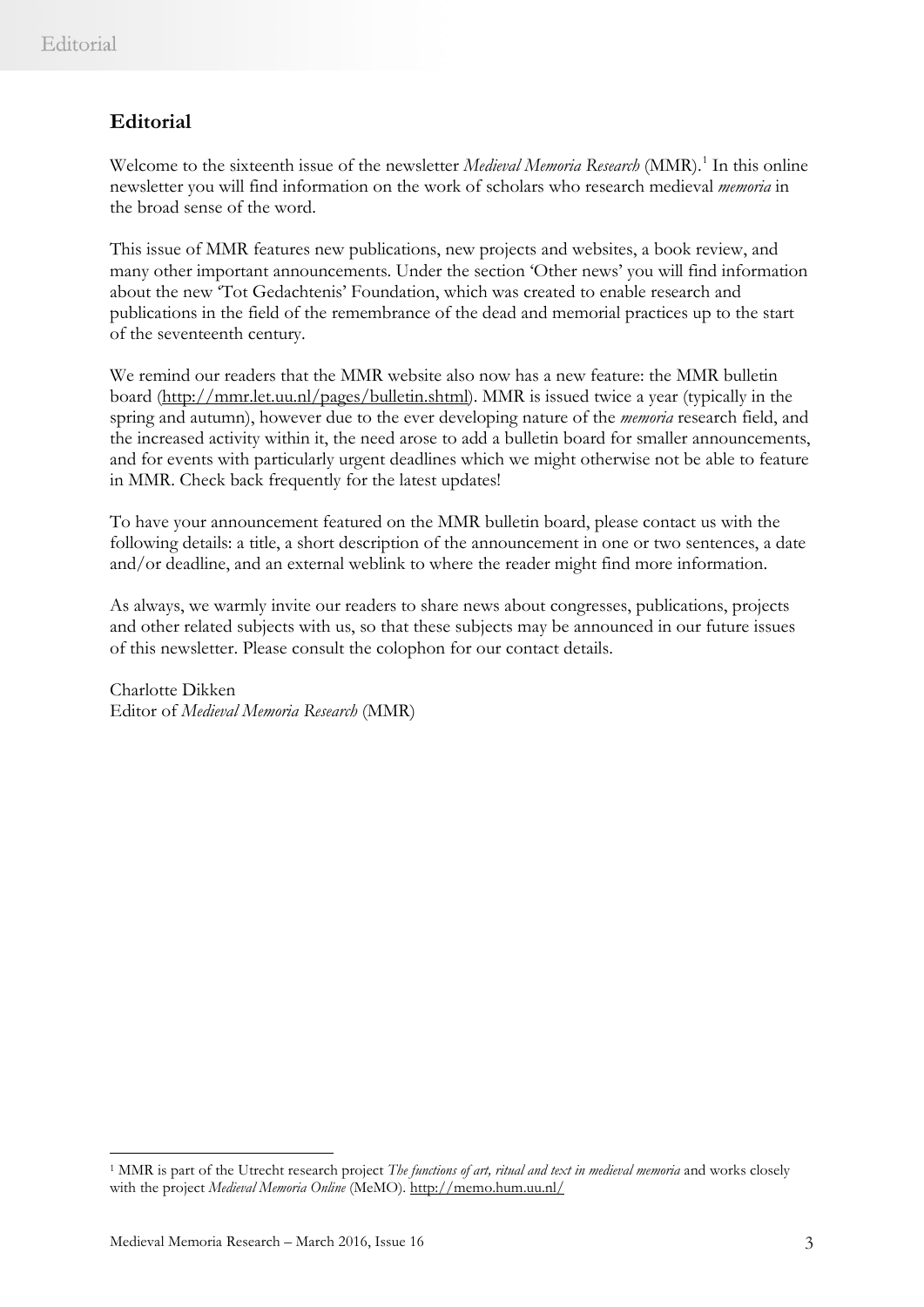### **Expansion of the MeMO database & a new MeMO website**

For some time, the MeMO project has had the wish to expand its database with an entirely new type of object, namely liturgical vestments. In addition, MeMO wanted to create an accompanying website on the donations of these vestments. Thanks to the financial support of the K.F. Hein Fonds, both ambitions have now been realized.

In the autumn of 2015, 25 descriptions of liturgical vestments were added to the database. It concerns chasubles, dalmatics, copes and fragments of vestments which show one or more coats of arms, texts and/or portraits. As is the case with the other objects in the MeMO database, the vestments functioned in the area that is currently the Netherlands and date from before 1580. The descriptions are in English and can be found [here.](https://memodatabase.hum.uu.nl/memo-is/advancedSearch/search?__SearchForm=Memorial%20objects&__RequireAll=on&classification.id=1297)



Furthermore, MeMO is proud to announce the launch of a new website called *[Schenkingen van](http://memo.hum.uu.nl/liturgischegewaden/)  [liturgische gewaden](http://memo.hum.uu.nl/liturgischegewaden/)* (in English: *Donations of liturgical vestments*). This Dutch website focuses on the donation process and the creation of vestments, their use and post-medieval fate. It also provides background information on seven of the vestments that are described in the database. The website is compiled and designed by Corinne van Dijk, project leader of MeMO, and Bart Holterman, a former MeMO employee and currently a PhD student at the German Maritime Museum in Bremerhaven.

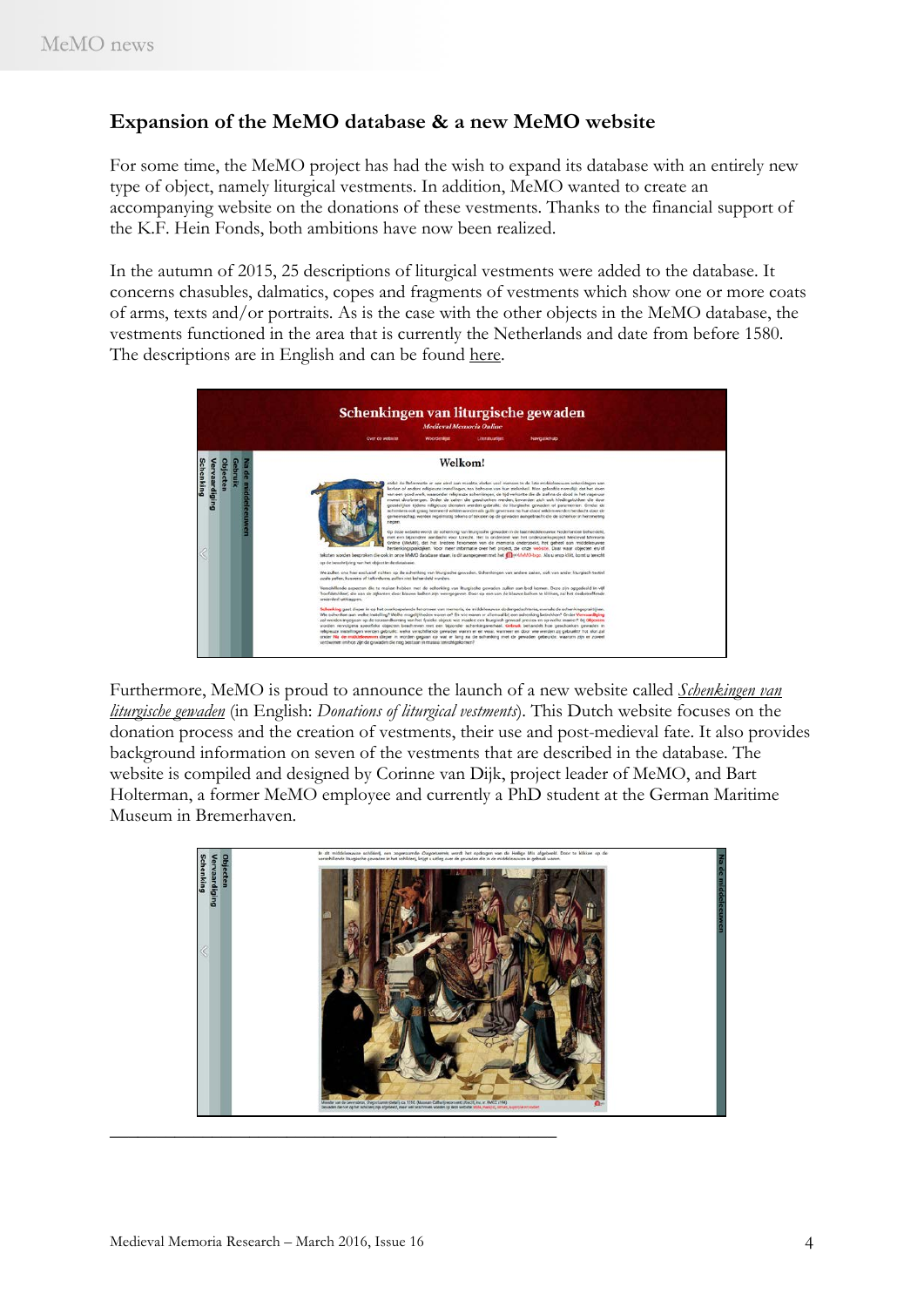### **Visit the MeMO project's Facebook page**

In June 2014 the MeMO project launched [its new Facebook page.](https://www.facebook.com/pages/MeMO/1505989906286227?skip_nax_wizard=true) On this page visitors can find news and updates concerning MeMO, for example regarding new products and projects, and changes in staff. We will also use this page to post notifications regarding the [MeMO database,](http://memo.hum.uu.nl/database/index.html) for instance when new entries and photographs have been added, or when other significant improvements have been made.

In addition to this, we use our Facebook page to post news about *memoria* in general, such as about new symposiums and events. We are also interested in sharing new press announcements, for example when new memorial texts or objects have been discovered. We warmly invite the readers of MMR to also share their announcements with us (memo.gw@uu.nl). We hope that the MeMO Facebook page can grow into a community hub and platform for *memoria* researchers to share news and to make new contacts – perhaps even to ask, or help answer questions regarding personal research projects.

Our Facebook page is freely accessible, even to visitors who do not have a Facebook account of their own. However, if you wish to respond to any posts there, having an account will be necessary.

[Click here to visit the MeMO Facebook page now.](https://www.facebook.com/pages/MeMO/1505989906286227?skip_nax_wizard=true)

\_\_\_\_\_\_\_\_\_\_\_\_\_\_\_\_\_\_\_\_\_\_\_\_\_\_\_\_\_\_\_\_\_\_\_\_\_\_\_\_\_\_\_\_\_\_\_\_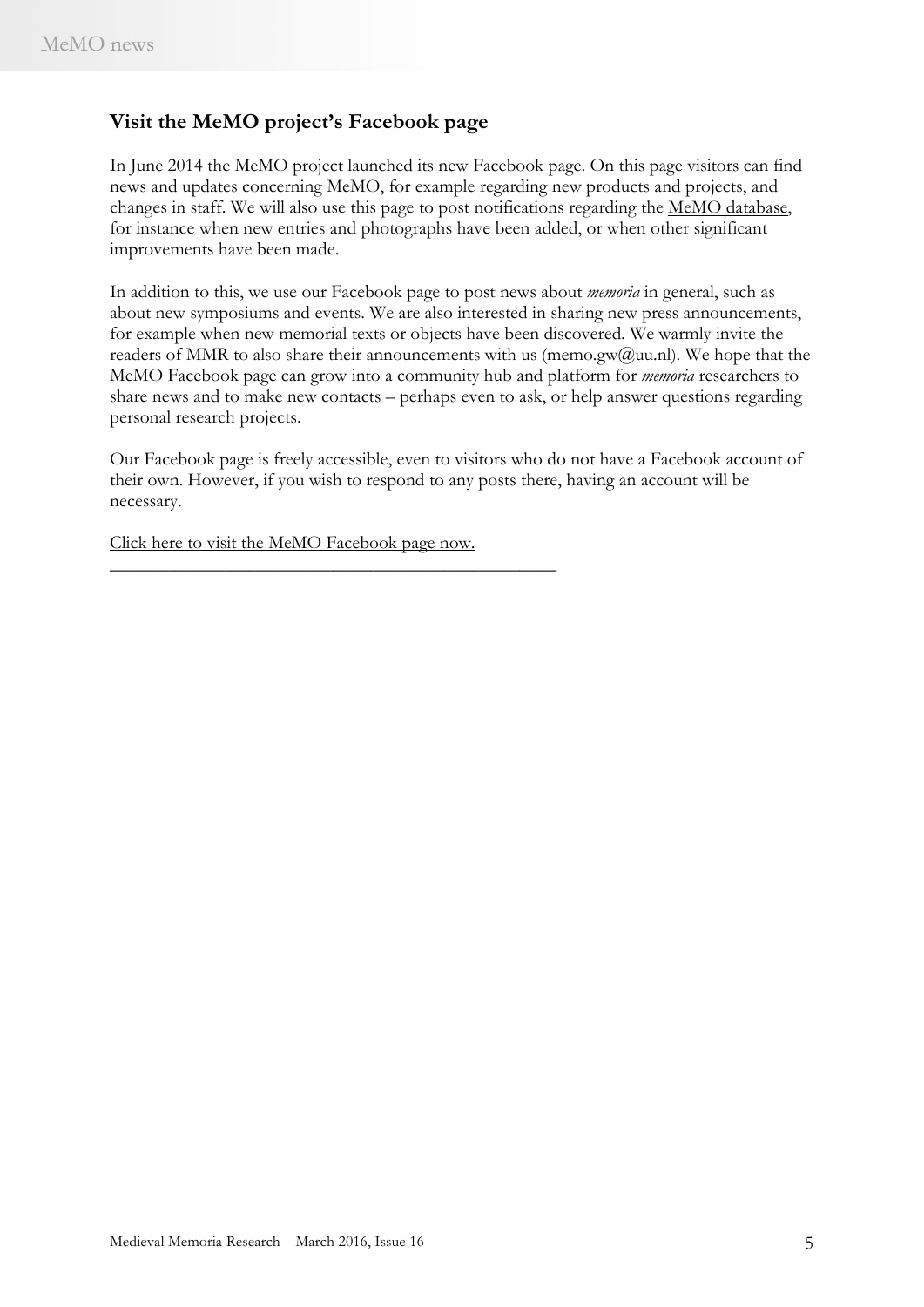# **Recent publications**

The following list of publications does not represent a complete bibliography about medieval *memoria* and related subjects, but is only intended to provide the reader with the most recent titles. For the complete list of publications featured in MMR, please visit our website: [http://mmr.let.uu.nl/pages/archive-publications.html.](http://mmr.let.uu.nl/pages/archive-publications.html) For the *memoria* bibliography please visit: [http://memo.hum.uu.nl/pdf/Bibliography-Memoria.pdf.](http://memo.hum.uu.nl/pdf/Bibliography-Memoria.pdf)

2014

- Sally Badham, 'The brass of a man holding a church at North Creake', in: *Norfolk Archaeology* XLVI (2014), 31-6.
- Jerome Bertram, *Graves and Epitaphs – Writings on Brasses and Related Subjects* (lulu.com, 2014), 2 vols.
- Jerome Bertram, *Minor Mediaeval Monuments in Oxfordshire* (lulu.com, 2014).
- Michael Carter, 'Cistercian Abbots as Patrons of Art and Architecture: Northern England in the Late Middle Ages', in: Martin Heale (ed.), *The Prelate in England and Europe: 1300– 1560* (York Medieval Press, 2014), 215-239.
- Kees Kuiken, 'Herdenken in de kerk van Hommerts vóór en na de Hervorming', in: *Alde Fryske Tsjerken* 11 (December 2014), 19-22.
- J.M. Massing, N. Zeeman (eds*.*), *King's College Chapel 1515-2015: Art, Music and Religion in Cambridge* (Turnhout, 2014).
- Elizabeth A. New, 'Episcopal Embodiment: The Tombs and Seals of Bishops in Medieval England and Wales', in: Martin Heale (ed.), *The Prelate in England and Europe: 1300–1560* (York Medieval Press, 2014), 191-214.
- Dennis Turner, Nigel Saul, 'The lost chantry college of Lingfield', in: *Surrey Archaeological Collections* XCVIII (2014), 153-74.

2015

- Nicolangelo D'Acunto, 'Mönchs- und Nonnenkonvente aus dem *Regnum Italiae* in den *Libri vitae*', in: Dieter Geuenich, Uwe Ludwig (eds.), *Libri vitae. Gebetsgedenken in der Gesellschaft des Frühen Mittelalters* (Köln / Weimar / Wien, 2015), 223-238.
- Ann Adams, 'Willem Loemans of Cologne and the patronage of  $15<sup>th</sup>$ -century brasses', in: *Monumental Brass Society Bulletin* 130-October (2015), 590-3.
- Rasmus Agertoft, 'Resten er historie. 1500-tallets adelige gravsten som biografi' ("The Rest is History: 16th Century Noble Funeral Monuments as Biography"), in: *Historiske biografier. Personalhistorisk Tidsskrift* (2015), ed. by Samfundet for dansk Genealogi og Personalhistorie, 62-91.
- Hubert Allen, 'Marblers and Monuments in the Middle Ages. A contribution by our Hon. Secretary to a Study Day in Oxford', in: *Monumental Brass Society Bulletin* 129-June (2015), 573-5.
- Sally Badham, 'Kneeling in prayer. English commemorative art 1330–1670', in: *The British Art Journal*, vol. XI, no. 2 (2015), 2-16.
- Sally Badham, 'Medieval monuments to the de la Pole and Wingfield families', in: E. Martin and P. Blore (eds.), *Wingfield College and its Patrons: Piety and Prestige in Medieval Suffolk* (Boydell and Brewer, Woodbridge, 2015), 135-76.
- Sally Badham, *Seeking Salvation: Commemorating the Dead in the Late-Medieval Parish* (Shaun Tyas, Donington, 2015).
- Sally Badham, Sophie Oosterwijk, '*'Monumentum aere perennius'?* Precious-metal effigial tomb monuments in Europe 1080–1430', in: *Church Monuments* 30 (2015), 7-105.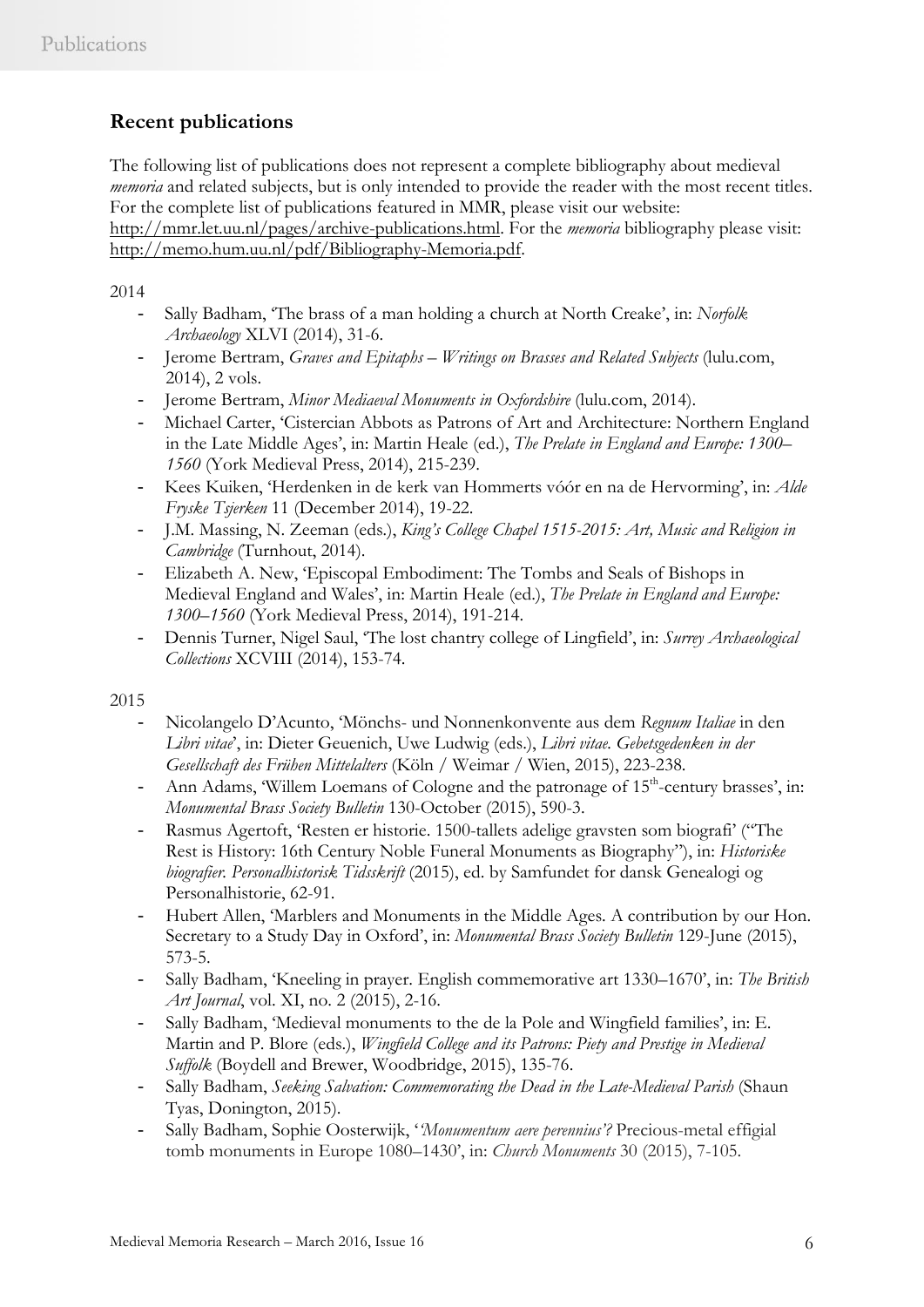- Jill Barlow, Richard Bryant, Carolyn Heighway, Chris Jeans and David Smith, *Edward II. His Last Months and his Monument* (Gloucester, 2015).
- Jon Bayliss, 'The Southwark Workshops, 1585-1605', in: *Transactions of the Monumental Brass Society* 19-2 (2015), 111-130.
- Jerome Bertram, *Icon and Epigraphy. The Meaning of European Brasses and Slabs* (lulu.com, 2015), 2 vols.
- Rhianydd Biebrach, 'Commemoration and Culture. The Monuments of Abergavenny Priory in Context', in: George Nash (ed.), *An Anatomy of a Parish Church. The Archaeology,*  History and Conservation of St Mary's Priory Church, Abergavenny (Archaeopress, Oxford, 2015), 143-162.
- Andreas Bihrer, 'Angelsächsische Könige in der kontinentalen Memorialüberlieferung', in: Dieter Geuenich, Uwe Ludwig (eds.), *Libri vitae. Gebetsgedenken in der Gesellschaft des Frühen Mittelalters* (Köln / Weimar / Wien, 2015), 379-403.
- Douglas Brine, *Pious Memories. The Wall-Mounted Memorial in the Burgundian Netherlands*  (Brill, Leiden, 2015).
- Eva-Maria Butz, 'Herrschergedenken als Spiegel von Konsens und Kooperation. Zur politischen Einordnung von Herrschereinträgen in den frühmittelalterlichen *Libri memoriales*', in: Dieter Geuenich, Uwe Ludwig (eds.), *Libri vitae. Gebetsgedenken in der Gesellschaft des Frühen Mittelalters* (Köln / Weimar / Wien, 2015), 305-328.
- Toby Capwell, *Armour of the English Knight 1400-1450* (Thomas del Mar, London, 2015).
- Tobias Capwell, 'The 15th century brass at Trotton: A hero of Agincourt as armoured icon', in: *Monumental Brass Society Bulletin* 129-June (2015), 570-2.
- Michael Carter, 'The Mysterious Mitre on the Monument: A fifteenth-century grave cover at Fountains Abbey, Yorkshire', in: *Cîteaux Commentarii cistercienses. Revue d'Histoire Cistercienne / A Journal of Historical Studies / Zeitschrift für Zisterziensische Geschichte* 66, 1-2 (2015), 7-20.
- Neil Cartlidge, 'A Debate with Death: John Rudyng's Brass in St. Andrew's Church, Biggleswade', in: *Transactions of the Monumental Brass Society* 19-2 (2015), 94-100.
- Maximilian Diesenberger, 'Könige und Herzöge im Salzburger Verbrüderungsbuch um 800', in: Dieter Geuenich, Uwe Ludwig (eds.), *Libri vitae. Gebetsgedenken in der Gesellschaft des Frühen Mittelalters* (Köln / Weimar / Wien, 2015), 329-342.
- Dieter Geuenich, Uwe Ludwig (eds.), *Libri vitae. Gebetsgedenken in der Gesellschaft des Frühen Mittelalters* (Köln / Weimar / Wien, 2015).
- Dieter Geuenich, 'Das Reichenauer Verbrüderungsbuch', in: Dieter Geuenich, Uwe Ludwig (eds.), *Libri vitae. Gebetsgedenken in der Gesellschaft des Frühen Mittelalters* (Köln / Weimar / Wien, 2015), 123-146.
- John Goodall, *Parish Church Treasures* (Bloomsbury Continuum, London, 2015).
- David Green, 'The tomb of the Black Prince. Contexts and Incongruities', in: *Church Monuments* 30 (2015), 105-122.
- David Harry, 'A Cadaver in Context: the Shroud Brass of John Brigge Revisited', in: *Transactions of the Monumental Brass Society* 19-2 (2015), 101-110.
- Wolfgang Haubrichs, 'Romanische und bairische Personennamen im Salzburger Verbrüderungsbuch', in: Dieter Geuenich, Uwe Ludwig (eds.), *Libri vitae. Gebetsgedenken in der Gesellschaft des Frühen Mittelalters* (Köln / Weimar / Wien, 2015), 405-440.
- John Insley, 'The Old English and Scandinavian Personal Names of the Durham *Liber Vitae* to 1200', in: Dieter Geuenich, Uwe Ludwig (eds.), *Libri vitae. Gebetsgedenken in der Gesellschaft des Frühen Mittelalters* (Köln / Weimar / Wien, 2015), 441-452.
- Franz-Josef Jakobi, 'Der Liber Memorialis von Remiremont', in: Dieter Geuenich, Uwe Ludwig (eds.), *Libri vitae. Gebetsgedenken in der Gesellschaft des Frühen Mittelalters* (Köln / Weimar / Wien, 2015), 87-122.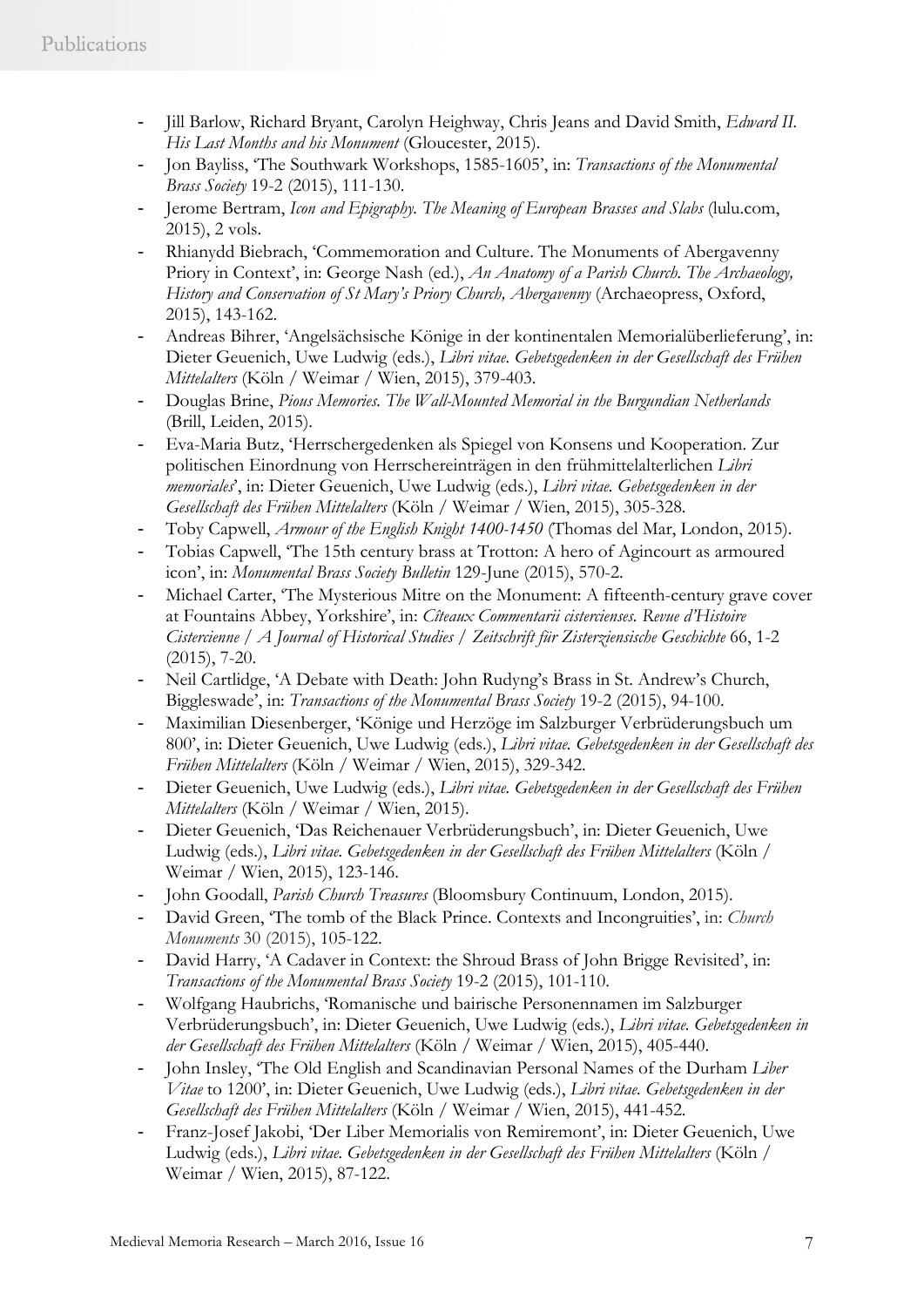- William Lack, 'Conservation of Brasses, 2014', in: *Transactions of the Monumental Brass Society* 19-2 (2015), 165-174.
- Christian Lange, *Paradise and Hell in Islamic Traditions*, (Cambridge, 2015).
- Christian Lange (ed.), *Locating Hell in Islamic Traditions*, (Leiden, 2015).
- Jens Lieven, 'Großgruppeneinträge in den *Libri memoriales*. Anmerkungen zu Bischöfen der späten Karolingerzeit im Kontext großer Gruppen', in: Dieter Geuenich, Uwe Ludwig (eds.), *Libri vitae. Gebetsgedenken in der Gesellschaft des Frühen Mittelalters* (Köln / Weimar / Wien, 2015), 239-272.
- Phillip Lindley, *The Howards and the Tudors. Studies in Science and Heritage* (Shaun Tyas, Donington, 2015).
- Uwe Ludwig, 'Die beiden St. Galler Libri vitae aus dem 9. Jahrhundert', in: Dieter Geuenich, Uwe Ludwig (eds.), *Libri vitae. Gebetsgedenken in der Gesellschaft des Frühen Mittelalters* (Köln / Weimar / Wien, 2015), 147-174.
- Alastair Minnis, 'Discourse beyond Death: The Language of Heaven in the Middle English *Pearl*', in: Mary Carruthers (ed.), *Language in Medieval Britain. Networks and Exchanges* (Donington, 2015), 214-228.
- George McHardy, 'Brasses in the Church of Our Lady and St. Alphonsus, Hanley Swan, Worcestershire', in: *Transactions of the Monumental Brass Society* 19-2 (2015), 131-164.
- Meta Niederkorn-Bruck, '*Nomina scripta sunt in coelo*', in: Dieter Geuenich, Uwe Ludwig (eds.), *Libri vitae. Gebetsgedenken in der Gesellschaft des Frühen Mittelalters* (Köln / Weimar / Wien, 2015), 59-86.
- Sophie Oosterwijk, 'Graven in de kerk: Middeleeuwse grafzerken in Sint-Maartensdijk', (2015). Available online: [http://memo.hum.uu.nl/pdf/Graven\\_in\\_de\\_kerk\\_2015.pdf](http://memo.hum.uu.nl/pdf/Graven_in_de_kerk_2015.pdf)
- Peter Ryder, 'Robert Markham slab from Rufford Abbey', in: *Monumental Brass Society Bulletin* 130-October (2015), 588-9.
- Rudolf Schieffer, 'Memorialquellen in den Monumenta Germaniae Historica', in: Dieter Geuenich, Uwe Ludwig (eds.), *Libri vitae. Gebetsgedenken in der Gesellschaft des Frühen Mittelalters* (Köln / Weimar / Wien, 2015), 17-32.
- Thomas Schilp, 'Überlegungen zur Sakramentarhandschrift D 1 als Liber vitae der Essener Frauenkommunität', in: Dieter Geuenich, Uwe Ludwig (eds.), *Libri vitae. Gebetsgedenken in der Gesellschaft des Frühen Mittelalters* (Köln / Weimar / Wien, 2015), 203- 221.
- Christian Steer, 'The Language of Commemoration', in: Mary Carruthers (ed.), *Language in Medieval Britain. Networks and Exchanges* (Donington, 2015), 240-250.
- Jean L. Wilson, 'Speaking stones. The use of text in the design of Early Modern funerary monuments', in: *Church Monuments* 30 (2015), 123-166.
- Herwig Wolfram, 'Die Libri vitae von Salzburg und Cividale und das Bayerische Ostland (799–907)', in: Dieter Geuenich, Uwe Ludwig (eds.), *Libri vitae. Gebetsgedenken in der Gesellschaft des Frühen Mittelalters* (Köln / Weimar / Wien, 2015), 343-378.
- Joachim Wollasch, 'Formen und Inhalte mittelalterlicher *memoria*', in: Dieter Geuenich, Uwe Ludwig (eds.), *Libri vitae. Gebetsgedenken in der Gesellschaft des Frühen Mittelalters* (Köln / Weimar / Wien, 2015), 33-57.
- Alfons Zettler, 'Otmars Gefährten. Studien zum St. Galler Gelübdebuch und zu den ältesten St. Galler Mönchslisten', in: Dieter Geuenich, Uwe Ludwig (eds.), *Libri vitae. Gebetsgedenken in der Gesellschaft des Frühen Mittelalters* (Köln / Weimar / Wien, 2015), 175- 202.

Upcoming:

- Kees Kuiken, *Rural salvation markets. Medieval* memoria *in Dutch village parishes*.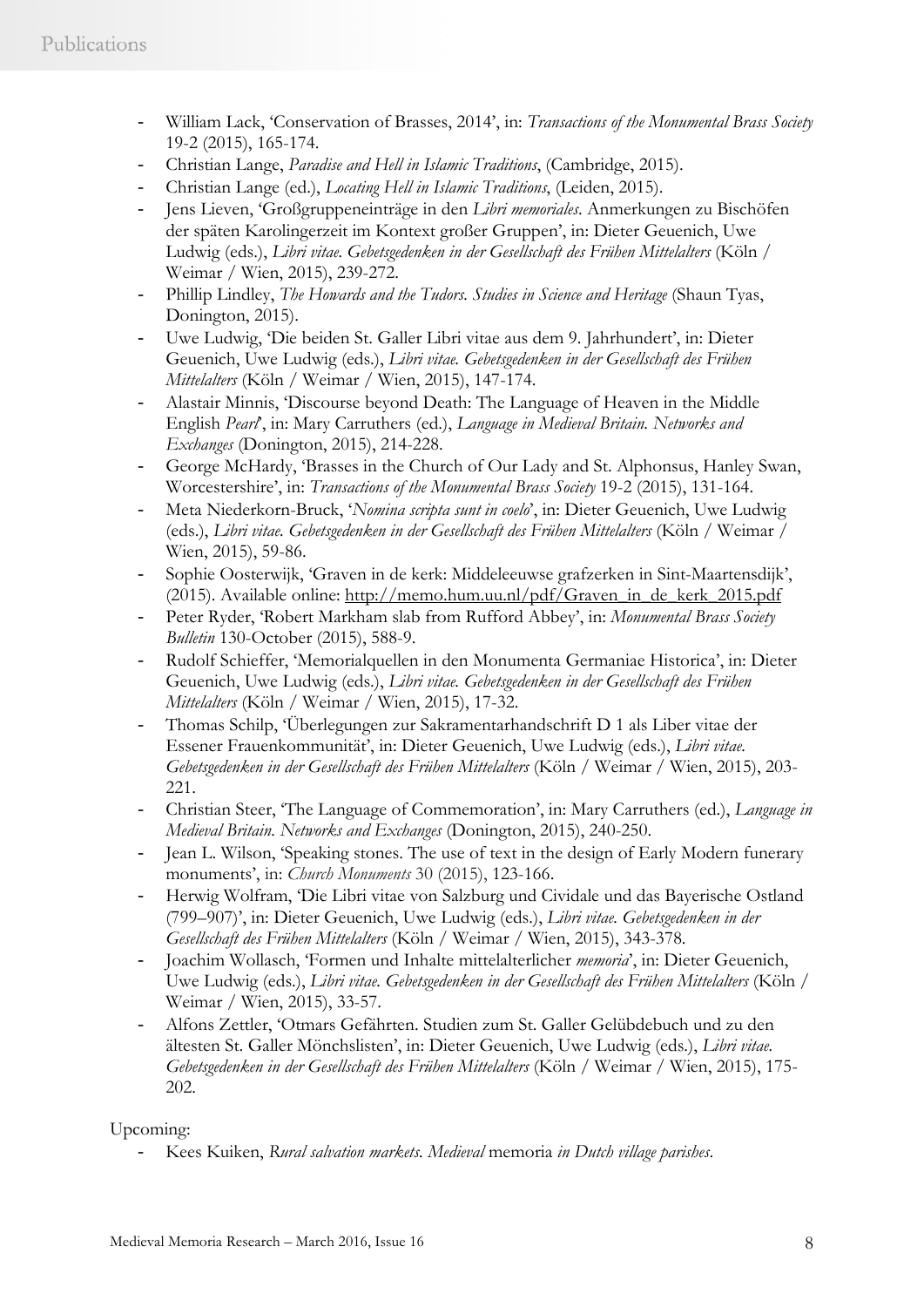Review: Peter Bitter, Viera Bonenkampová and Koen Goudriaan (eds.), *Graven spreken. Perspectieven op grafcultuur in de middeleeuwse en vroegmoderne Nederlanden* (Hilversum, 2013).

- Sophie Oosterwijk, 'Peter Bitter, Viera Bonenkampová and Koen Goudriaan (eds), *Graven*  spreken. Perspectieven op grafcultuur in de middeleeuwse en vroegmoderne Nederlanden (Hilversum: Verloren, 2013), 256 pp., 21 b/w illus.', in: *Church Monuments* 29 (2014), 154-8.

Review: Jerome Bertram, *Icon and Epigraphy. The Meaning of European Brasses and Slabs* (lulu.com, 2015), 2 vols.

- Sally Badham, 'Jerome Bertram, *Icon and Epigraphy. The Meaning of European Brasses and Slabs* (lulu, 2015), 2 vols, 423 pp. + 581 illus.', in: *MMR* 16 (2016). Also available separately: [http://mmr.let.uu.nl/pdf/Badham-book\\_review-Icon\\_and\\_Epigraphy.pdf](http://mmr.let.uu.nl/pdf/Badham-book_review-Icon_and_Epigraphy.pdf)

Reviews: Richard Marks, *Studies in the Art and Imagery of the Middle Ages* (London, 2013).

- Eamon Duffy, 'Richard Marks, *Studies in the art and imagery of the Middle Ages* (London, The Pindar Press, 2012), viii + 845 pp., 456 b/w illus.', in: *Church Monuments* 29 (2014), 163-5.
- John Goodall, 'Richard Marks, *Studies in the art and imagery of the Middle Ages* (London: The Pindar Press, 2012); viii + 845 pp., 456 b/w illus.', in: *Transactions of the Monumental Brass Society* 19-2 (2015), 176-7.

Review: Adrian J. Webb (ed.), *Ancient church fonts of Somerset surveyed and drawn by Harvey Pridham*  (Somerset Archaeological and Natural History Society, 2013).

- Sally Badham, 'Adrian J. Webb (ed.), *Ancient church fonts of Somerset surveyed and drawn by Harvey Pridham (Somerset Archaeological and Natural History Society, 2013), xl* + 192 pp., many colour and b/w illus.', in: *Church Monuments* 29 (2014), 166-7.

Review: C.B. Newham, *Book of effigies: photographs of selected recumbent effigies in English parish churches*  (DAE Publishing, 2013), and C.B. Newham, *Book of effigies II: photographs of selected recumbent effigies in English parish churches* (DAE Publishing, 2014).

- Ellie Pridgeon, 'C.B. Newham, *Book of effigies II: photographs of selected recumbent effigies in English parish churches* (DAE Publishing, 2014) (…) C.B. Newham, *Book of effigies II: photographs of selected recumbent effigies in English parish churches* (DAE Publishing, 2014)', in: *Church Monuments* 29 (2014), 167.

Review: Elma Brenner, Meredith Cohen, and Mary Franklin-Brown (eds), *Memory and commemoration in medieval culture* (Farnham, Ashgate, 2013).

- David Lepine, 'Elma Brenner, Meredith Cohen, and Mary Franklin-Brown (eds), *Memory and commemoration in medieval culture* (Farnham, Ashgate, 2013), 354 pp., 59 b/w illus.', in: *Church Monuments* 29 (2014), 167-8.

Review: Cinzia M. Sicca and Louis A. Waldman (eds), *The Anglo-Florentine Renaissance: art for the early Tudors* (New Haven and London, Yale University Press, 2012).

- Angela Smith, 'Cinzia M. Sicca and Louis A. Waldman (eds), *The Anglo-Florentine Renaissance: art for the early Tudors* (New Haven and London, Yale University Press, 2012), 414 pp., 147 colour and b/w illus.', in: *Church Monuments* 29 (2014), 169-70.

Review: Andrew Gordon and Thomas Rist (eds), *The arts of remembrance in Early Modern England. Memorial cultures of the Post Reformation* (Farnham, Ashgate, 2013).

- Andrew White, 'Andrew Gordon and Thomas Rist (eds), *The arts of remembrance in Early Modern England. Memorial cultures of the Post Reformation* (Farnham, Ashgate, 2013), 29 pp., 23 b/w illus.', in: *Church Monuments* 29 (2014), 170-1.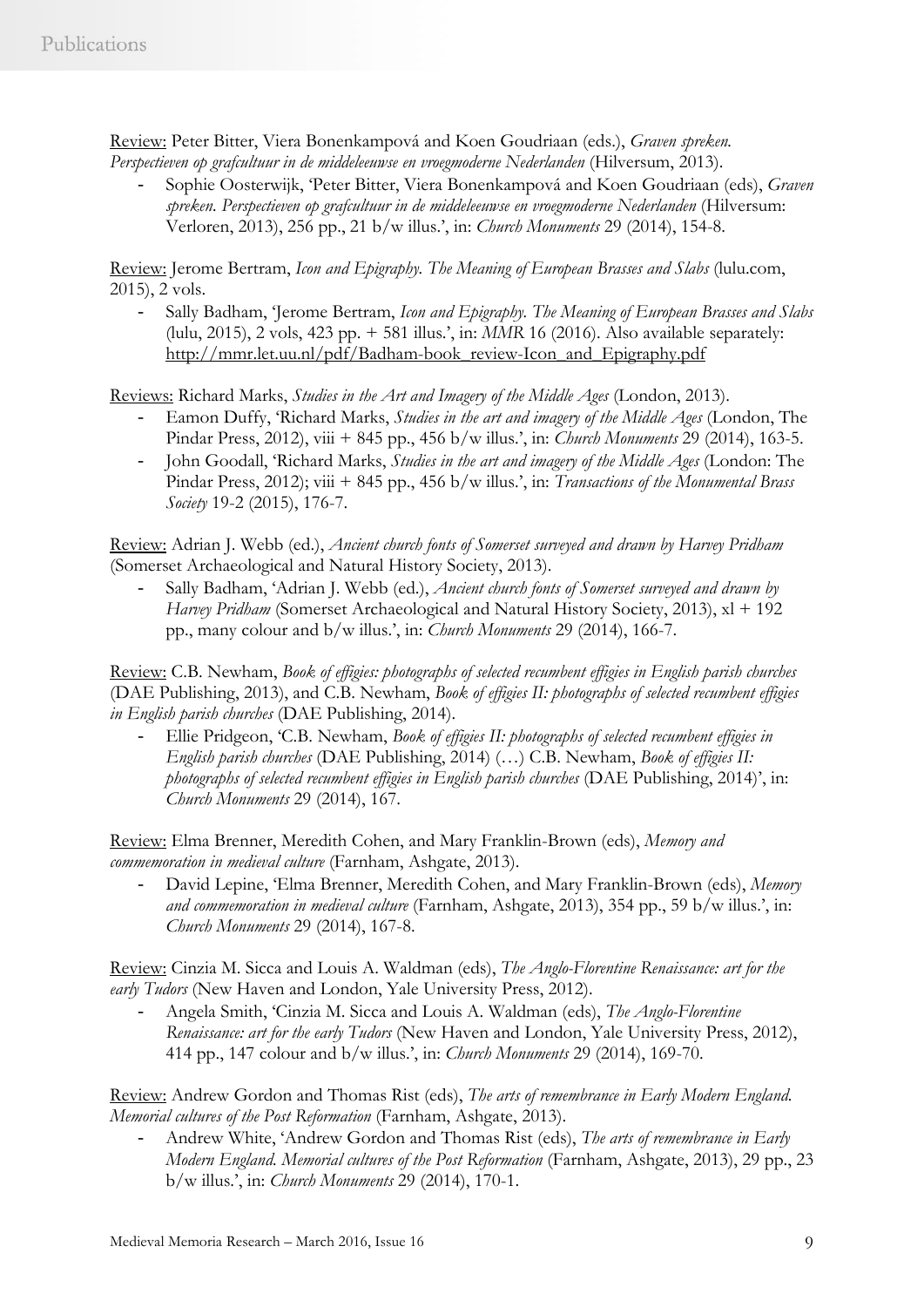Review: Elizabeth C. Tingle, *Purgatory and piety in Brittany 1480–1720* (Farnham, Ashgate, 2012).

- Sophie Oosterwijk, 'Elizabeth C. Tingle, *Purgatory and piety in Brittany 1480–1720*  (Farnham, Ashgate, 2012), xvi + 308 pp., 9 figures and diagrams and 6 tables.', in: *Church Monuments* 29 (2014), 171-2.

Review: Maureen Daly Goggin and Beth Fowkes Tobin (eds), *Women and the material culture of death*  (Farnham, Ashgate, 2013).

- Julian Litten, 'Maureen Daly Goggin and Beth Fowkes Tobin (eds), *Women and the material culture of death* (Farnham, Ashgate, 2013), xxii + 344 pp., bibliography and index, 77 b/w plates.', in: *Church Monuments* 29 (2014), 172-5.

Review: Edward Chaney and Timothy Wilks, *The Jacobean Grand Tour. Early Stuart travellers in Europe* (London and New York, I. B. Tauris & Co, 2014).

- Conny Bailey, 'Edward Chaney and Timothy Wilks, *The Jacobean Grand Tour. Early Stuart travellers in Europe* (London and New York, I. B. Tauris & Co, 2014), 304 pp., 11 colour plates, 107 b/w illus.', in: *Church Monuments* 29 (2014), 175-6.

Review: Nicholas Stanley-Price, *The Non-Catholic cemetery in Rome: its history, its people, and its survival for 300 years* (Rome, The Non-Catholic Cemetery in Rome, 2014).

- James Stevens Curl, 'Nicholas Stanley-Price, *The Non-Catholic cemetery in Rome: its history, its people, and its survival for 300 years* (Rome, The Non-Catholic Cemetery in Rome, 2014), 156 pp., 5 maps and 85 colour and b/w illus.', in: *Church Monuments* 29 (2014), 182-3.

Review: Robert Halliday, *Suffolk graves. A history of Suffolk gravestones* (Bury St Edmunds, Arima Publishing, 2013), and Robert Halliday, *Suffolk graves. Graves of the famous and notable* (Bury St Edmunds, Arima Publishing, 2013).

- Roger Bowdler, 'Robert Halliday, *Suffolk graves. A history of Suffolk gravestones* (Bury St Edmunds, Arima Publishing, 2013), 113 pp., 234 b/w illus. (…) Robert Halliday, *Suffolk graves. Graves of the famous and notable* (Bury St Edmunds, Arima Publishing, 2013), 100 pp., 144 b/w illus.' in: *Church Monuments* 29 (2014), 183-4.

Review: Markus Sanke, *Die Gräber geistlicher Eliten Europas von der Spätantike bis zur Neuzeit: Archäologische Studien zur materiellen Reflexion von Jenseitsvorstellungen und ihrem Wandel*, 2 vols + CD-ROM (Bonn, Habelt, 2012), and Ulrike Wendland and Elisabeth Rüber-Schütte (eds), *Die Merseburger Fürstengruft: Geschichte – Zeremoniell – Fürstengruft* (Petersberg, Michael Imhof, 2013), and Rainer Berndt (ed.), *Wider das Vergessen und für das Seelenheil: Memoria und Totengedenken im Mittelalter*  (Münster, Aschendorff, 2013).

- Joanna Olchawa, 'Markus Sanke, *Die Gräber geistlicher Eliten Europas von der Spätantike bis zur Neuzeit: Archäologische Studien zur materiellen Reflexion von Jenseitsvorstellungen und ihrem Wandel*, 2 vols + CD-ROM (Bonn, Habelt, 2012), 1104 pp.; 219 colour and 431 b/w illus. (…) Ulrike Wendland and Elisabeth Rüber-Schütte (eds), *Die Merseburger Fürstengruft: Geschichte – Zeremoniell – Fürstengruft* (Petersberg, Michael Imhof, 2013), 608 pp., 434 colour illus. (…) Rainer Berndt (ed.), *Wider das Vergessen und für das Seelenheil: Memoria und Totengedenken im Mittelalter* (Münster, Aschendorff, 2013), 384 pp., 32 colour plates.', in: *Church Monuments* 29 (2014), 189-91.

Review: Sarah Tarlow and Liv Nilsson Stutz (eds), *The Oxford handbook of the archaeology of death and burial* (Oxford, Oxford University Press, 2013).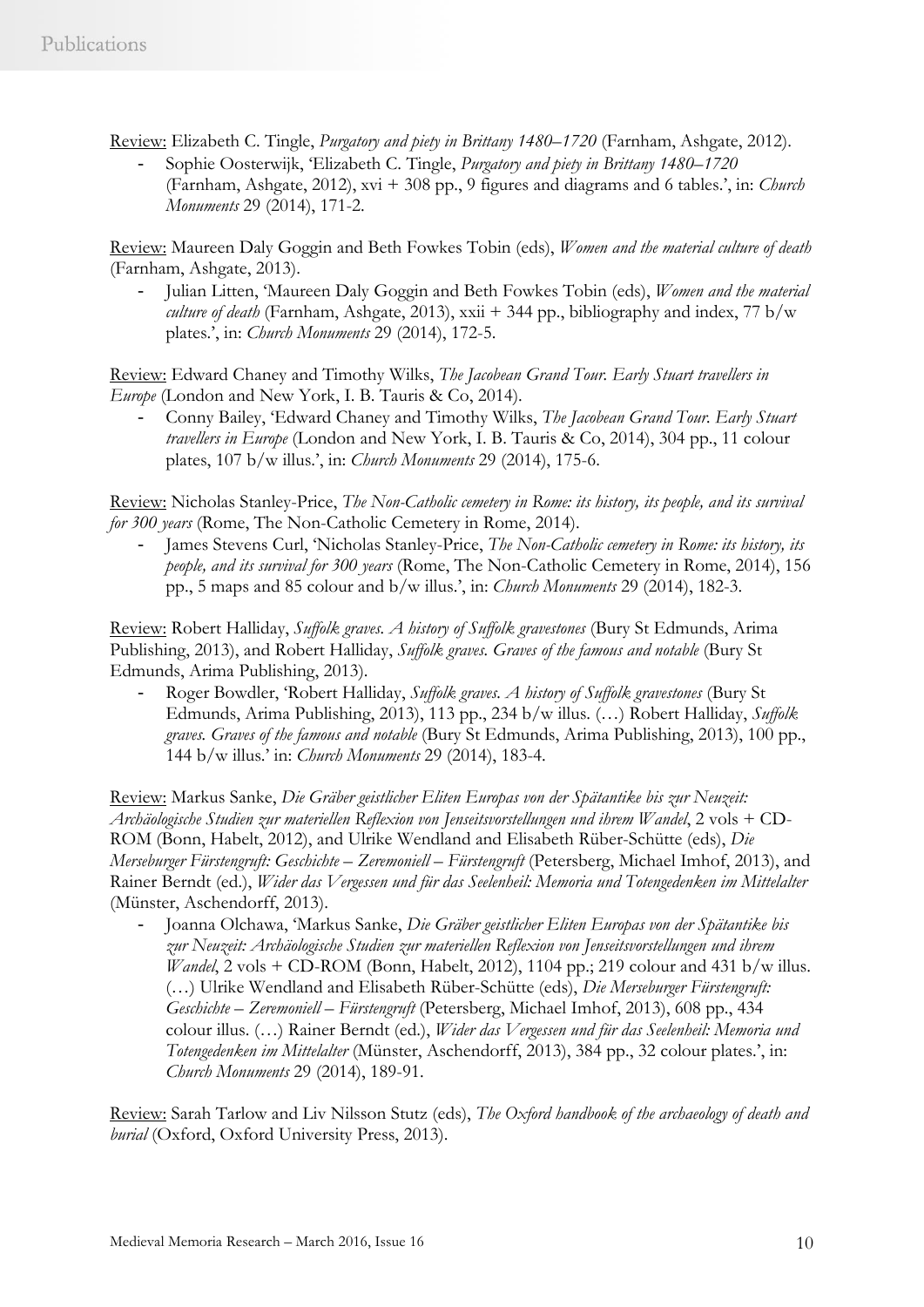- Norman Hammond, 'Sarah Tarlow and Liv Nilsson Stutz (eds), *The Oxford handbook of the archaeology of death and burial* (Oxford, Oxford University Press, 2013), 849 pp., 115 line & black and white figures.', in: *Church Monuments* 29 (2014), 191-2.

Review: Caroline Bruzelius, *Preaching, Building and Burying: Friars in the Medieval City* (New Haven and London: Yale University Press, 2014).

- Christian Steer, 'Caroline Bruzelius, *Preaching, Building and Burying: Friars in the Medieval City*  (New Haven and London: Yale University Press, 2014), xi + 205 pp., 40 colour and 40 b/w plates', in: *Transactions of the Monumental Brass Society* 19-2 (2015), 175.

Review: Michael Penman (ed.), *Monuments and Monumentality across Medieval and Early Modern Europe* (Donington: Shaun Tyas, 2013).

- Nigel Llewellyn, 'Michael Penman ed., *Monuments and Monumentality across Medieval and Early Modern Europe* (Donington: Shaun Tyas, 2013); xxii + 298 pp., numerous b/w and colour illus.', in: *Transactions of the Monumental Brass Society* 19-2 (2015), 177-180.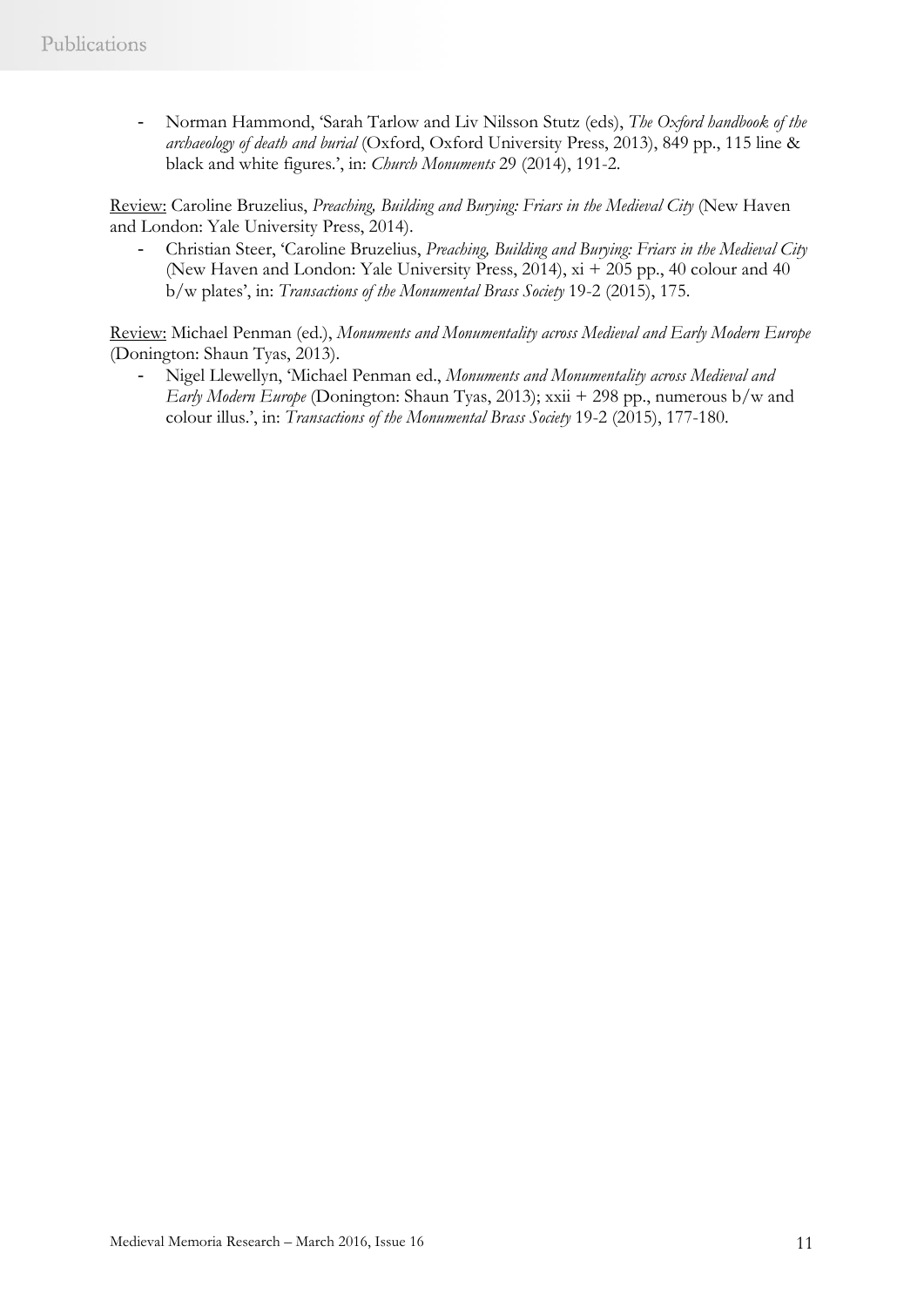## **Books (tables of contents)**

**Dieter Geuenich, Uwe Ludwig** (eds.), *Libri vitae. Gebetsgedenken in der Gesellschaft des Frühen Mittelalters* (Köln / Weimar / Wien, 2015). 2015. 464 S. 52 S/W- UND 32 FARB. ABB. GB. 155 X 230 MM. € 52,90 [D] | € 54,40 [A] | SBN978-3-412-20943-8

Publisher:<http://www.boehlau-verlag.com/978-3-412-20943-8.html>

Die Libri vitae (Gedenkbücher, Verbrüderungsbücher) galten im Mittelalter als Abbilder des in der Heiligen Schrift erwähnten »himmlischen Lebensbuches«. Klostergemeinschaften, die solche Libri vitae führten, verpflichteten sich zum Gebet für die Eingetragenen, die zugleich die Hoffnung hegten, beim Jüngsten Gericht einen gnädigen Richter zu finden. Für die historische Forschung sind die Libri vitae von Interesse, weil sie die eingetragenen Personen in ihrem sozialen Kontext abbilden – als Angehörige von Familien und Sippen, Mönchs- und Nonnenkonventen, Kanonikergemeinschaften und Domkapiteln, Priestergenossenschaften, Pilgergruppen oder Gesandtschaften. Der vorliegende Band gibt zum ersten Mal einen umfassenden Überblick über die Libri vitae der Karolingerzeit.

Dieter Geuenich ist Professor em. für mittelalterliche Geschichte an der Universität Duisburg-Essen. Uwe Ludwig ist Professor für mittelalterliche Geschichte an der Universität Duisburg-Essen.



# Libri vitae

Dieter Geuenich und Uwe Ludwig (Hg.)

Table of contents

Vorwort Einleitung

### **I. MEMORIA, MEMORIALQUELLEN UND IHRE ERFORSCHUNG**

Memorialquellen in den Monumenta Germaniae Historica von Rudolf Schieffer

Formen und Inhalte mittelalterlicher *memoria*  von Joachim Wollasch

### **II. DIE ORDNUNG DES GEDENKENS IN FRÜHMITTELALTERLICHEN** LIBRI VITAE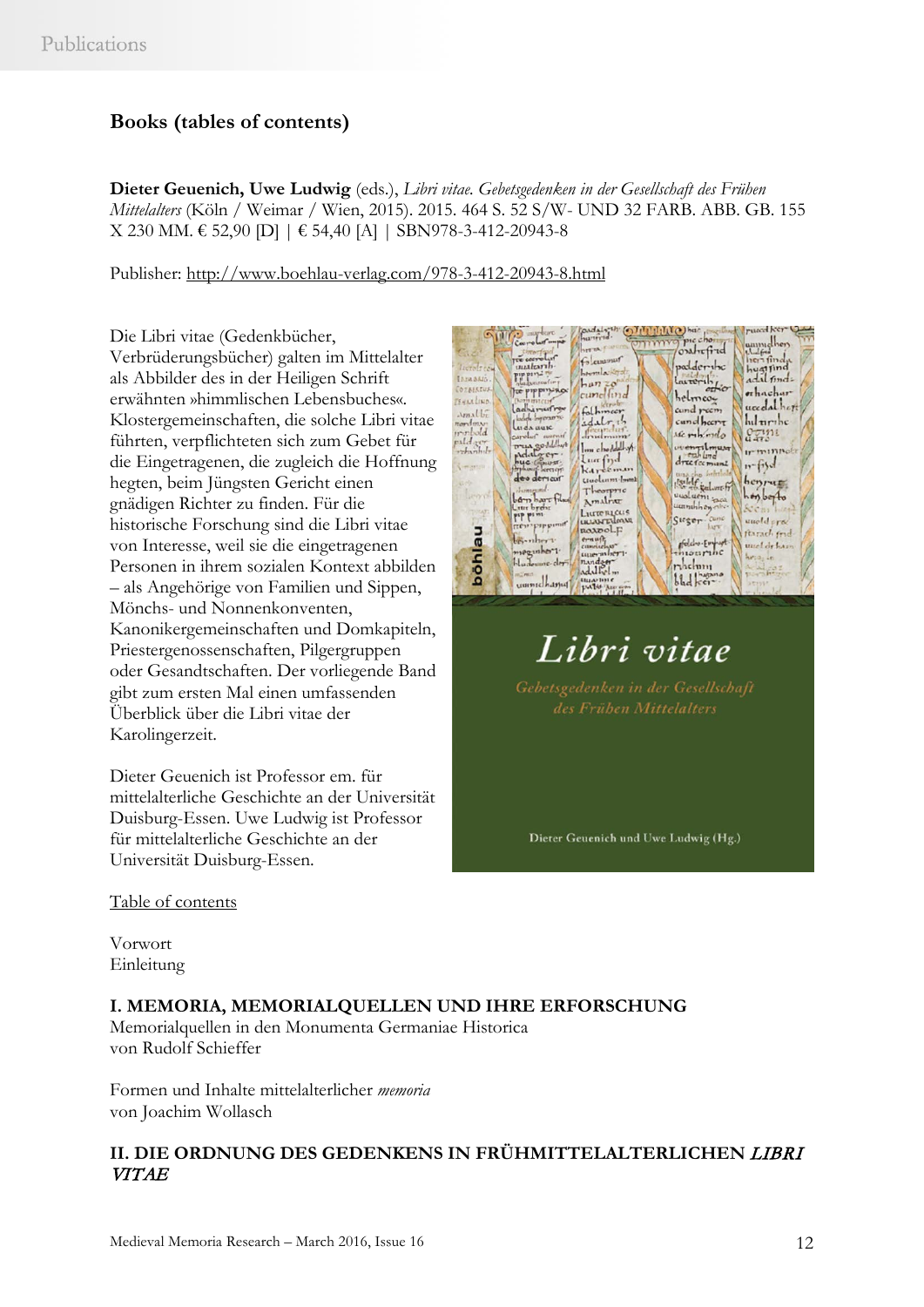*Nomina scripta sunt in coelo*  von Meta Niederkorn-Bruck

Der Liber Memorialis von Remiremont von Franz-Josef Jakobi

Das Reichenauer Verbrüderungsbuch von Dieter Geuenich

Die beiden St. Galler Libri vitae aus dem 9. Jahrhundert von Uwe Ludwig

Otmars Gefährten. Studien zum St. Galler Gelübdebuch und zu den ältesten St. Galler Mönchslisten von Alfons Zettler

Überlegungen zur Sakramentarhandschrift D 1 als Liber vitae der Essener Frauenkommunität von Thomas Schilp

### **III. PERSONEN UND PERSONENGRUPPEN IN DER FRÜHMITTELALTERLICHEN GEDENKÜBERLIEFERUNG**

Mönchs- und Nonnenkonvente aus dem *Regnum Italiae* in den *Libri vitae*  von Nicolangelo D'Acunto

Großgruppeneinträge in den *Libri memoriales*. Anmerkungen zu Bischöfen der späten Karolingerzeit im Kontext großer Gruppen von Jens Lieven

### **FARBTAFELN**

Herrschergedenken als Spiegel von Konsens und Kooperation. Zur politischen Einordnung von Herrschereinträgen in den frühmittelalterlichen *Libri memoriales*  von Eva-Maria Butz

Könige und Herzöge im Salzburger Verbrüderungsbuch um 800 von Maximilian Diesenberger

Die Libri vitae von Salzburg und Cividale und das Bayerische Ostland (799–907) von Herwig Wolfram

Angelsächsische Könige in der kontinentalen Memorialüberlieferung von Andreas Bihrer

### **IV. SPRACHWISSENSCHAFTLICHE FORSCHUNGEN ZU FRÜHMITTELALTERLICHEN** LIBRI VITAE

Romanische und bairische Personennamen im Salzburger Verbrüderungsbuch von Wolfgang Haubrichs

The Old English and Scandinavian Personal Names of the Durham *Liber Vitae* to 1200 by John Insley

### **REGISTER**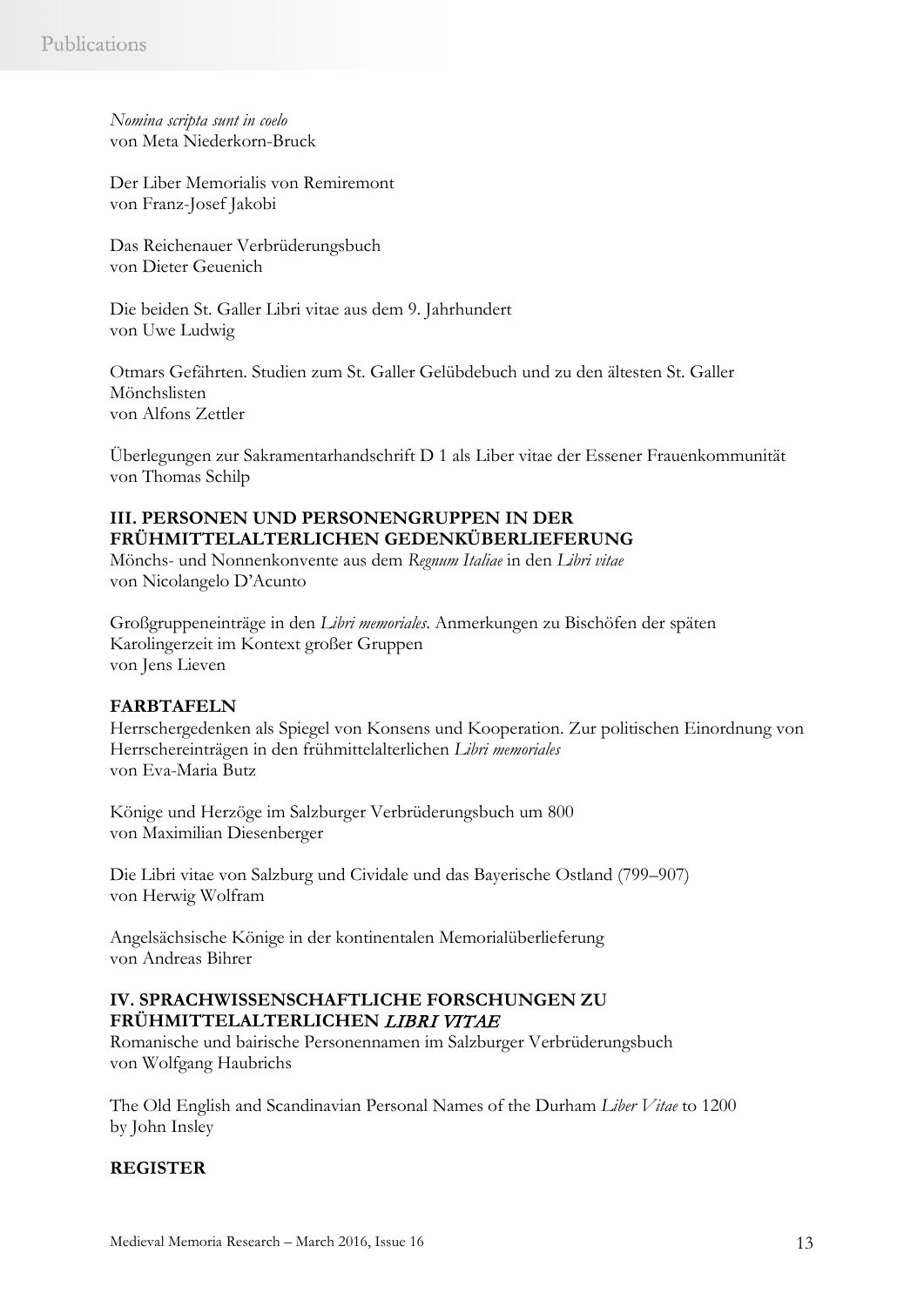**Sally Badham**, *Seeking Salvation: Commemorating the Dead in the Late-Medieval Parish* (Shaun Tyas, Donington, 2015); ISBN 978-1-907730-47-4; ix  $+ 278$ pp  $+ 118$  colour photos.  $\ell$ 39.95. Available from internet sites Amazon, EBay and ABE books, as well as from the publisher: Shaun Tyas, 1 High Street, Donington, Lincolnshire PE11 4TA, phone 01775 821542, email [shaun@shauntyas.myzen.co.uk.](mailto:shaun@shauntyas.myzen.co.uk)

Commemorative practice comprised a complex of liturgical and social acts connecting the living and the dead, collectively termed *memoria*, research into which at its best is characterised by the integrated use of objects and texts. *Memoria* studies have been well established on the continent since the 1980s, the MeMO project being a shining example, but commemoration in this widest sense has hitherto attracted little scholarly interest in Great Britain. The aim of the present book is to focus on *memoria* and related medieval religious practice in a parish church context, by explaining the theological underpinning of the perceived need for prayers for the soul and the many ways in which the medieval faithful sought to attract them. The medieval Christian faithful believed that even souls which would escape Hell had to be refined or purified before they could enter Heaven after the collective judgement. Purgatory loomed large in lay awareness, and contemporary illustrations show it as a terrifying experience. Naturally, the

**SEEKING SALVATION COMMEMORATING THE DEAD** IN THE LATE-MEDIEVAL **ENGLISH PARISH** 

**SALLY BADHAM** 

Christian faithful were anxious to minimise the time spent in such an inhospitable place. This ground-breaking volume, which covers the period c1300–1558, examines the responses of English men and women by carrying out a wide range of good works which would attract prayers from their contemporaries and those who came after them so as to improve their chances of salvation. The most lavish provision for eternity was inevitably that of royalty and the nobility, but relatively little of this now survives. This volume instead concentrates on commemoration in the parish church context. Hence discussion centres on the arrangements made by the gentry, better-off townspeople and small landowners, as well as parochial, chantry and guild clergy.

Unfortunately, much religious material culture was swept away by the iconoclasm which accompanied the Reformation, along with the doctrinal basis for many forms of commemoration. All too often the only material remains indicative of the heavy expenditure once undertaken to speed the soul of the deceased through Purgatory are tomb monuments, chantry and guild chapels, and painted glass, screens and walls, all of them frequently in a damaged state. In particular only a tiny proportion remains of the medieval plate and textiles paid for by pious members of medieval society. For such categories of *memoria* we have to rely almost entirely on contemporary voices as expressed in wills, inventories and other contemporary texts. In a real sense, they allow these long-dead benefactors to speak for themselves and so give us a unique insight into the mindset of medieval men and women.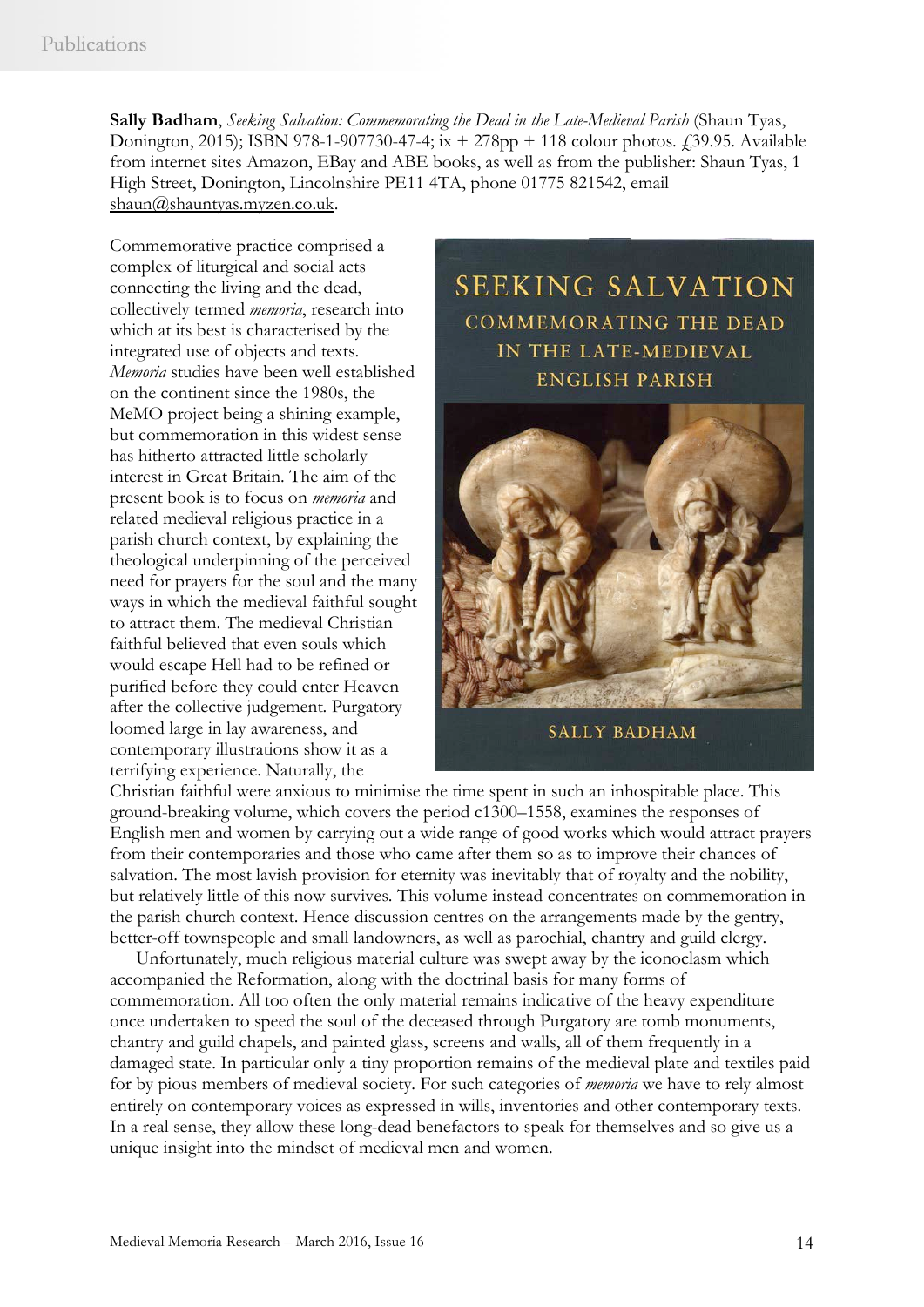This cutting-edge study sheds valuable light on an aspect of medieval piety which is of increasing interest to scholars, and is accompanied by a generous spread of stunning colour photographers by the talented church photographer, C.B. Newham.

The contents of the volume are as follows:

Chapter 1: Objectives and sources

Chapter 2: The purpose and variety of *memoria* Why was commemoration so important to medieval man? The parochial context The variety of individual commemorative strategies The varying perspectives of individual donors The purpose of tomb monuments Identifiers on gifts The broader context for *memoria* Chapter 3: The theological underpinning Purgatory The development of the doctrine of Purgatory and commemorative practice

Intercession Indulgences The cult of relics and pilgrimages

Chapter 4: Good works in the community The Seven Corporal Acts of Mercy Almsgiving

Almshouses and hospitals Schools Roadways, causeways and bridges Repairs to other infrastructure

Chapter 5: Church building Major building projects funded by a single donor Collaborative building projects Donations to far-flung churches The variety of donors The audience for building inscriptions Conclusion

Chapter 6: Church fittings Window glazing Wall paintings Roods and rood screens Fonts and font covers Pulpits and lecterns Pews and seats

Chapter 7: Church furnishings and ornaments Books Plate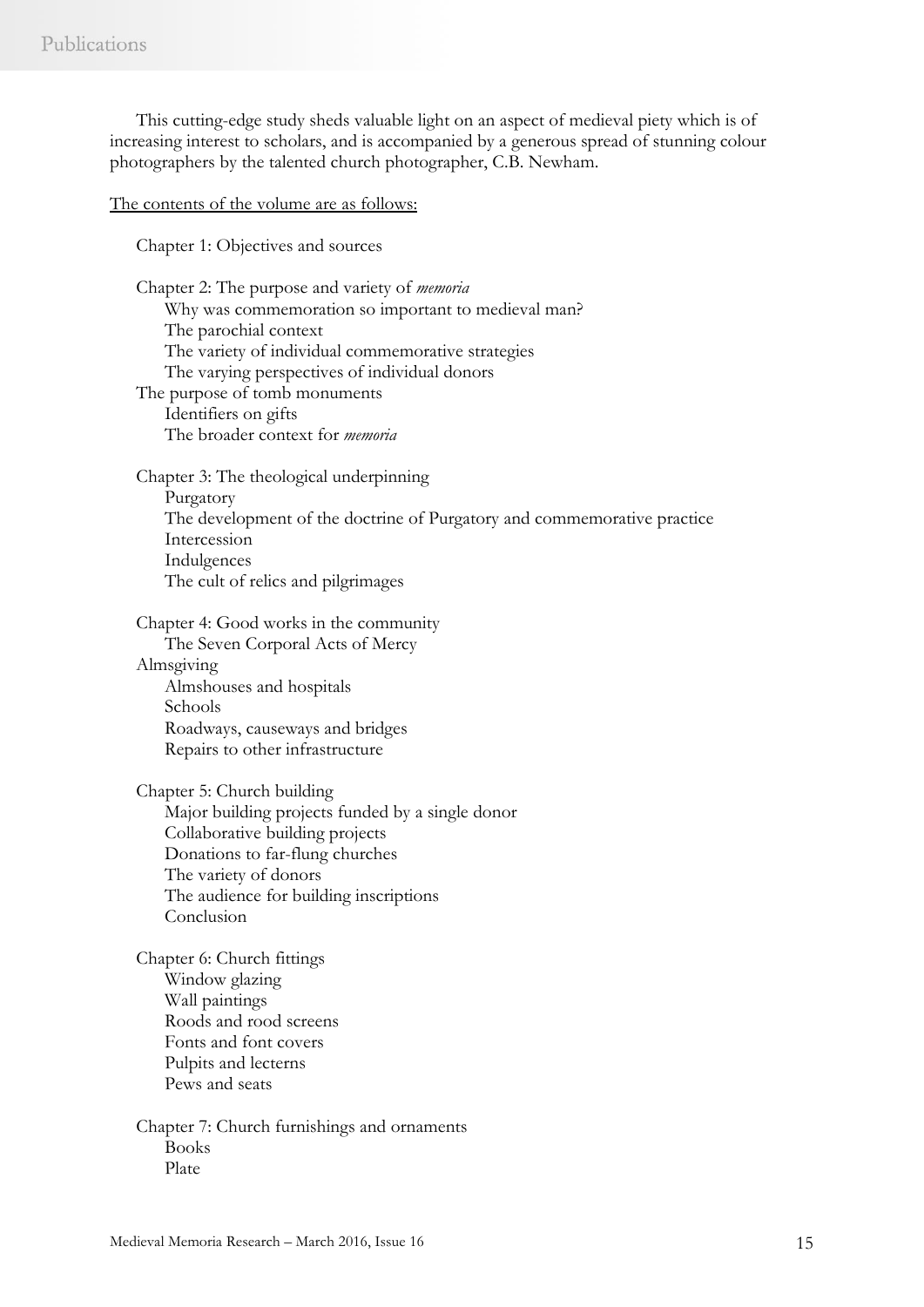Vestments, altar cloths and other textiles Conclusion Chapter 8: Colleges, chantries and prayers for the dead Collegiate churches Chantry chapels and perpetual chantries Short-term chantries in chantry chapels Immediate post-mortem prayers The anniversary Other post-mortem prayers Mnemonics Chapter 9: Religious guilds, bede-rolls and lights Religious guilds Lists of benefactors and bede-rolls Lights Chapter 10: Funerals and burial location The common funeral The heraldic funeral Funerals involving religious guilds Burial location Chapter 11: Monuments The requirements of the person commemorated Place of commemoration and multiple monuments Speed of provision Visibility and identifiers Intercessory and other devotional imagery Churchyard monuments Conclusion Chapter 12: Reactions The challenge of Lollardy The impact of the Reformation Reservations and contradictions

Conclusion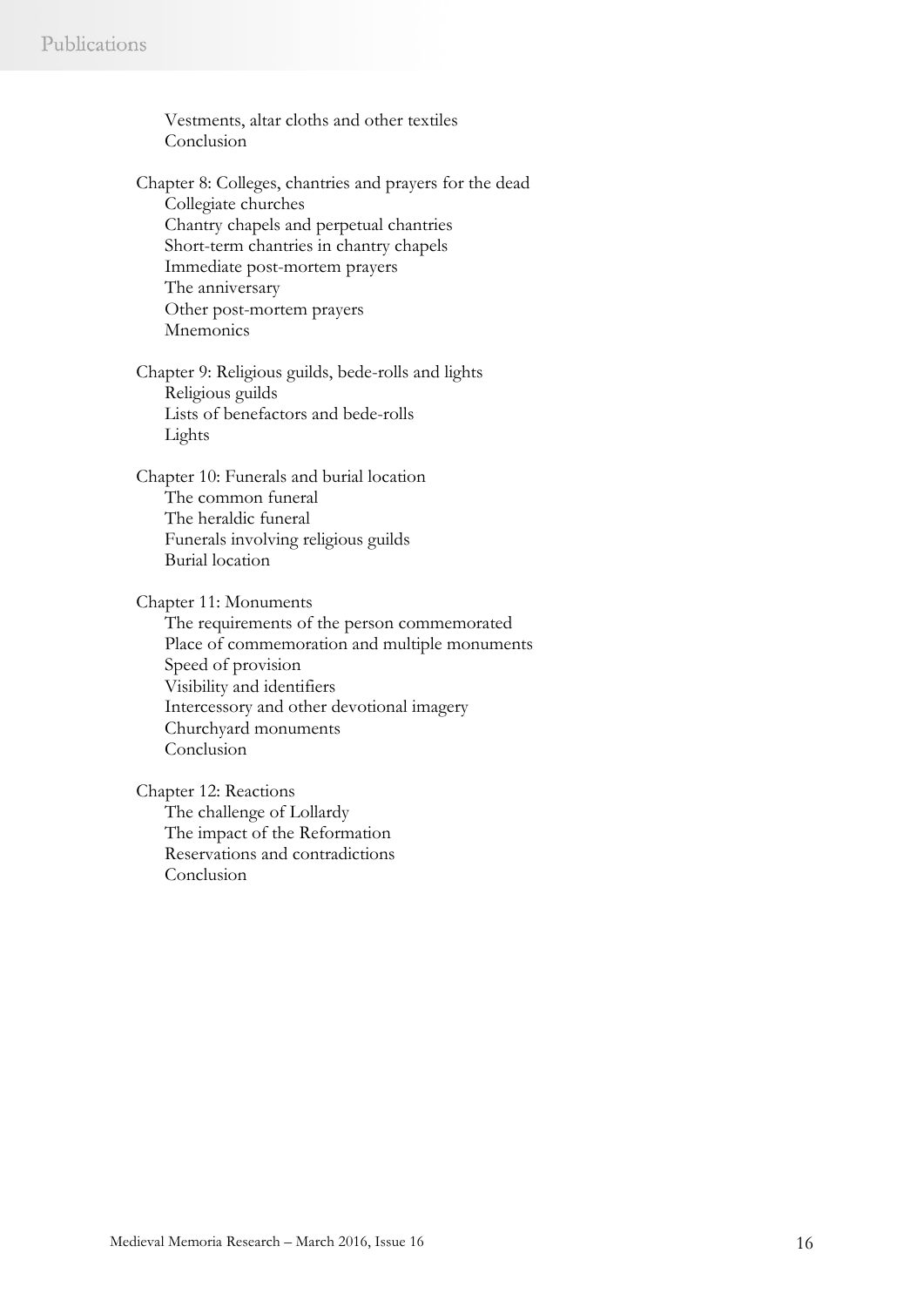**Douglas Brine**, *Pious Memories. The Wall-Mounted Memorial in the Burgundian Netherlands* (Brill, Leiden, 2015). ISBN: 9789004288324; Hardback (xx, 322 pp., 118 color & b/w illus.) List price: €105.- / \$136.-

Publisher website:<http://www.brill.com/products/book/pious-memories>

Wall-mounted memorials (or 'epitaphs') enjoyed great popularity across the Burgundian Netherlands. Usually installed in churches above graves, they combine images with inscriptions and take the form of sculpted reliefs, brass plaques, or panel paintings. They preserved the memory of the dead and reminded the living to pray for their souls. On occasions, renowned artists like Jan van Eyck and Rogier van der Weyden were closely involved in memorials' creation.

In *Pious Memories* Douglas Brine examines the wall-mounted memorial as a distinct category of funerary monument and shows it to be a significant, if overlooked, aspect of fifteenth-century Netherlandish art. The patronage, functions, and meanings of these objects are considered in the context of contemporary commemorative practices and the culture of *memoria*.

Brine received the 2015 Arthur Kingsley Porter Prize, for an earlier version of Chapter 5 of *Pious Memories*, his article, "Jan van Eyck, Canon



Joris van der Paele, and the Art of Commemoration," published in the September 2014 issue of *The Art Bulletin*.

### Table of contents:

Acknowledgements List of Figures

- 1 Introduction: The Wall-Mounted Memorial in the Burgundian Netherlands
- 2 Two Memorials to Two Seigneurs: Bauduin and Thierry de Hénin-Liétard
- 3 Commemorating the Canons of Saint-Omer
- 4 Commemorating the Canonesses of Nivelles
- 5 Jan van Eyck and the Virgin of Canon Joris van der Paele
- 6 Epilogue: The Wall-Mounted Memorial's Sixteenth-Century Legacy

Appendix Notes Bibliography Index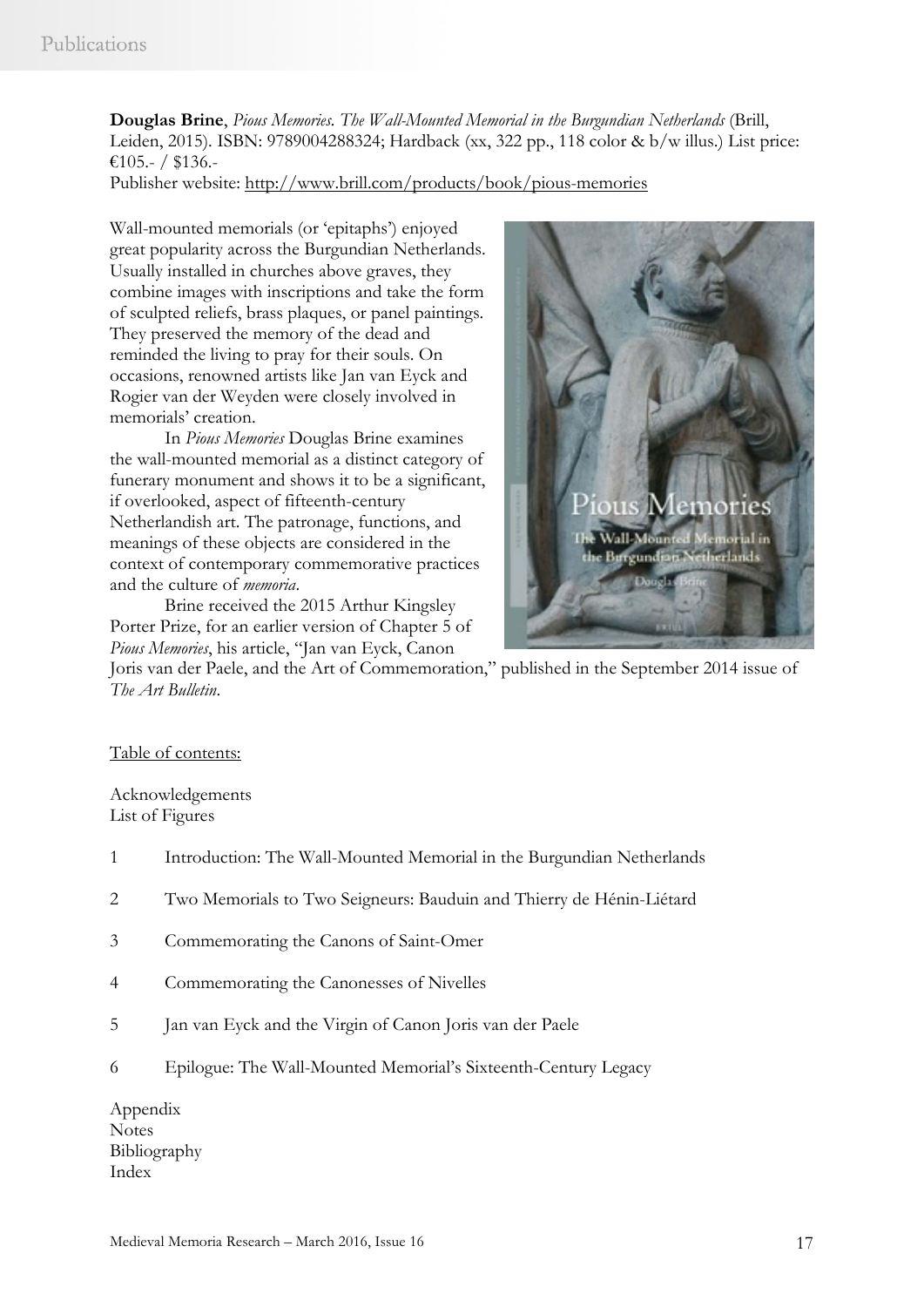# **Journal features**

**Journal of the Church Monuments Society**, volume 30 for the year [2](#page-17-0)015, 240 pages.<sup>2</sup> Website:<http://www.churchmonumentssociety.org/>

Volume 30 of the annual journal *Church Monuments* will shortly be published. At 240 pages it is the largest volume to date and also contains the longest article in its history, viz. an overview paper of medieval monuments in precious metal (copper alloy or 'bronze', Limoges enamel, silver and gilt) across Europe (see highlighted article).

### **Highlighted article:** Monumentum aere perennius**? Precious-metal effigial tomb monuments in Europe 1080-1430**

The image on the cover of this MMR is an etching by the English antiquarian Charles Stothard (1786-1821) of the still extant Limoges enamel memorial plaque of Geoffrey of Anjou (d. 1151), which was originally situated in the cathedral of Saint Julien in Le Mans (France). Stothard was famous for his beautiful drawings of medieval monuments. Although this plaque may not be an actual tomb monument but rather a memorial portrait, the marginal inscription and heraldry identify Geoffrey with absolute certainty.

Fortunately we can judge the accuracy of Stothard's engraving as Geoffrey's plaque is still preserved in the museum Le Carré Plantagenêt in Le Mans. Yet this is often not the case: all too many of these preciousmetal memorials have been lost, and sometimes we do not even have antiquarian drawings. Consequently we can only guess how many of such visually splendid monuments were once created and displayed all over medieval Europe. The value of the metals from which they were produced often led to their destruction:



many were melted down as scrap metal, with only records of their resale value giving us a hint of their size and weight. Although the Roman writer Horace cited 'bronze' as the near-epitome of durability in his words 'monumentum aere perennius' – except that he deemed his own writings 'more durable than bronze' – in reality precious-metal objects proved far from lasting. Yet long after Horace the impact of such monuments can be observed in European literature, from the popular medieval romance *Floire et Blancheflur* to William Shakespeare's plays and sonnets.

 $\overline{a}$ 

<span id="page-17-0"></span><sup>2</sup> This journal feature was made possible by Sophie Oosterwijk and Sally Badham.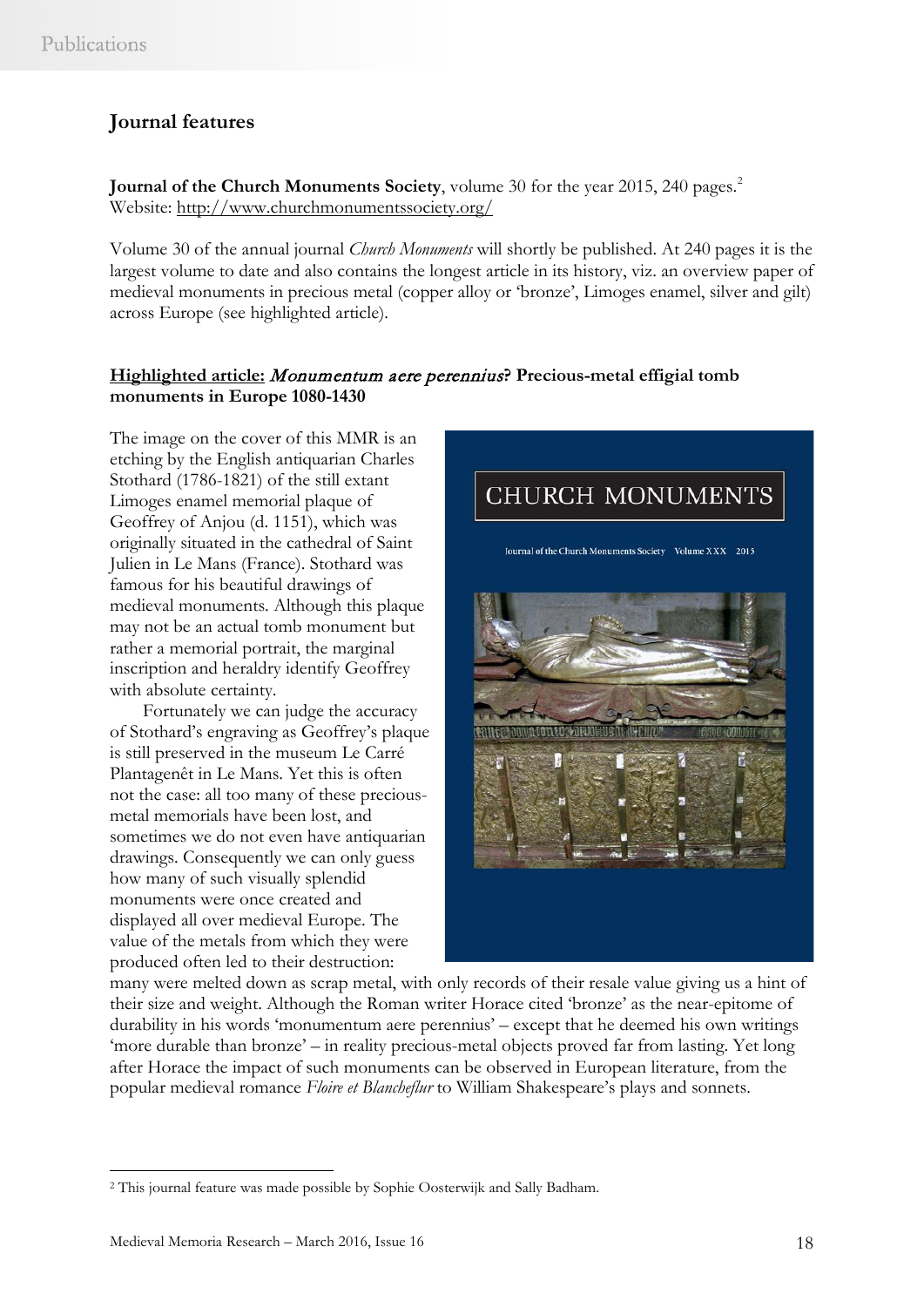

Engraving after a Gaignières drawing of the lost Limoges enamel tomb of twins Alphonse (incorrectly named Philippe) and Jean (d. 1213), infant children of Louis VII, formerly in Poissy (France), from Montfaucon's *Monumens de la monarchie françoise*, vol. 2 (1730), plate XVIII after p. 120.

For scholars of French monuments the collection of antiquarian drawings compiled by the French genealogist François Roger de Gaignières (1642-1715) is indispensable. Other French antiquaries, such as Bernard de Montfaucon (1655- 1741), also used the Gaignières drawings to publish monuments that have long since been lost. An example is Montfaucon's engraving of the lost Limoges enamel tomb monument of the two French infant princes Alphonse and Jean (born and died 1213), twin sons of Louis VIII and Blanche of Castile, which was formerly situated at the abbey of Poissy (Yvelines). It is likely that this was a retrospective monument erected much later by their brother Louix IX (Saint Louis), whose mother and infant children Blanche and Jean also received precious-metal monuments. Only the two Limoges enamel tomb plaques of Blanche and Jean survive, however; originally situated at Royaumont, they may now be seen at the Saint-Denis Abbey.

In MMR 14 (autumn 2014) we publicised our new survey into the occurrence and spread of precious-metal effigial tomb monuments (excluding brasses) across medieval Europe, including lost examples. In MMR 15 (spring 2015) we launched a further appeal for information. By the time we wrote up our findings we had managed to find at least 119 extant and lost examples from England and Scandinavia to Bohemia, Spain, Portugal and Italy. Our survey will shortly appear as a lengthy and richly illustrated article in the journal *Church Monuments*, 30 (2015), pp. 7-105. Members of the Church Monuments Society (see [www.churchmonumentssociety.org\)](http://www.churchmonumentssociety.org/) will automatically receive their copy; non-members may order a copy of the journal through the Society or

obtain a digital copy of the article through EBSCO.

We are grateful to many people who offered us assistance in our research. However, we realise that there are likely to be further examples that we have so far been unable to uncover. Therefore, we still welcome new discoveries and information on extant and lost examples of precious-metal effigial tombs and further literature on the subject.

### SALLY BADHAM and SOPHIE OOSTERWIJK

### **The list of contents for** Church Monuments **30 is as follows:**

- Sally Badham and Sophie Oosterwijk, '*Monumentum aere perennius*? Precious-metal effigial tomb monuments in Europe 1080-1430' - pp. 7-104.
- David Green, 'The tomb of the Black Prince. Contexts and Incongruities' pp. 105-122.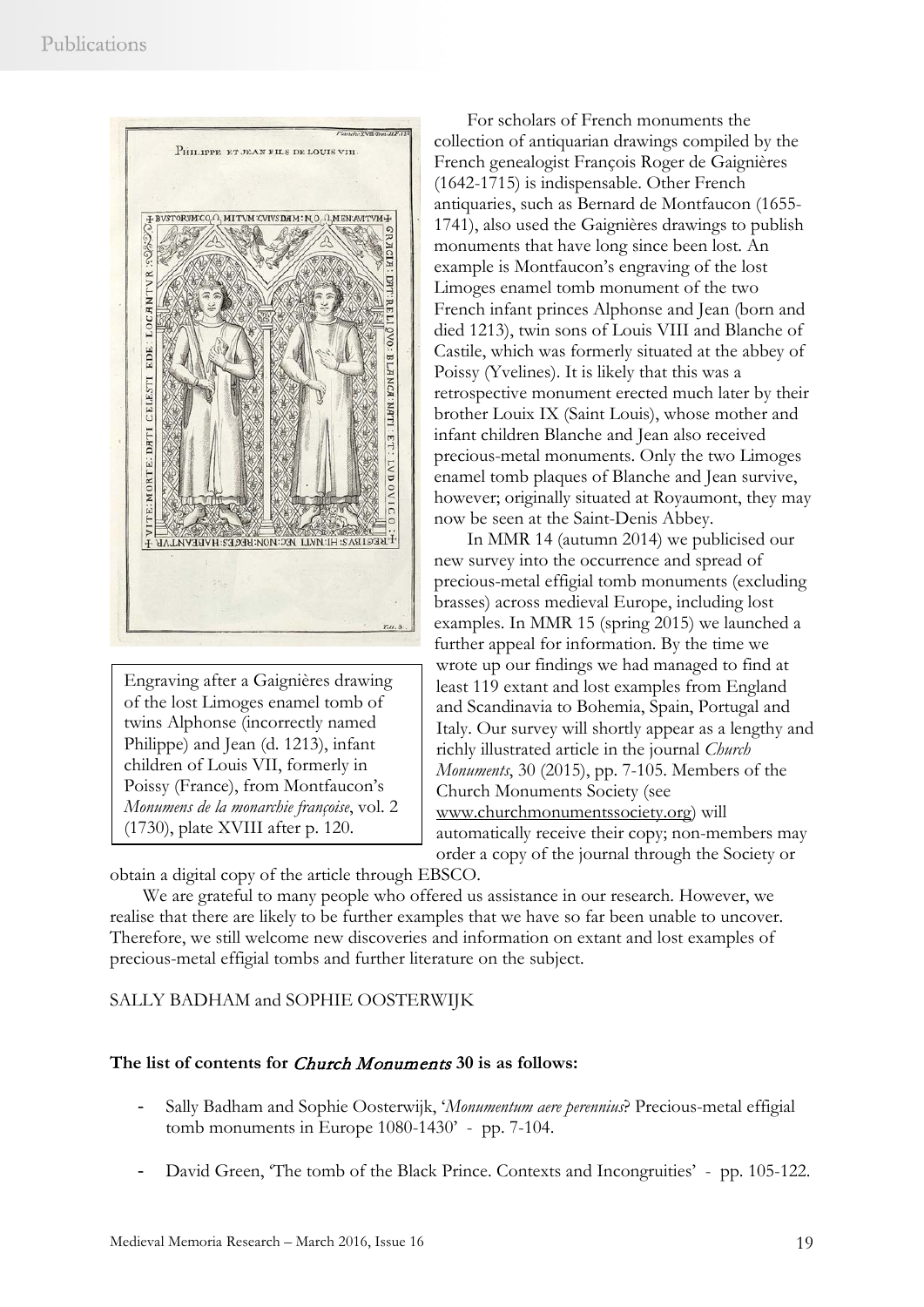- Jean L. Wilson, 'Speaking stones. The use of text in the design of Early Modern funerary monuments' - pp. 123-166.
- Meredith Crosbie, 'Giusto Le Court's seventeenth-century Venetian naval funerary monuments' - pp. 167-190.
- Rebecca Senior, 'Sculptong Heroes. David d'Angers's *Le Jeune Barra* (1838) and Edward Onslow Ford's monument to Percy Bysshe Shelley (1893)' - pp. 191-200.
- Book Reviews pp. 201-237.

### Book reviews include:

- Nicole Marafioti, *The King's Body : Burial and Succession in Late Anglo-Saxon England* (University of Toronto Press, 2014).
- Martin Heale (ed), *The Prelate in England and Europe, 1300-1560* (York Medieval Press, 2014).
- Ronda Kasl, *The Making of Hispano-Flemish Style: Art, Commerce, and Politics in Fifteenth-Century Castile* (Brepols, 2014).
- James Ayres, *Art, Artisans and Apprentices: Apprentice Painters*  $\mathcal{Q}^s$  *Sculptors in the Early Modern British Tradition* (2014).
- Knut Görich & Romedio Schmitz-Esser (eds), *BarbarossaBilder. Entstehungskontexte, Erwartungshorizonte und Verwendungszusammenhänge* (Schnell & Steiner, 2014).
- Sebastian Schulze, *Mitteldeutsche Bildhauer der Renaissance und des Frühbarock* (Schnell & Steiner, 2014).
- Rainer Hugener, *Buchführung für die Ewigkeit Totengedenken, Verschriftlichung und Traditionsbildung im Spätmittelalter* (Chronos Verlag, 2014).
- A-M. van Egmond and C. Chavannes, *Medieval Art in the Northern Netherlands before Van Eyck* (Clavis, 2014).
- Minou Schraven, *Festive funerals in Early Modern Italy. The Art and Culture of Conspicuous Commemoration* (Ashgate, 2014).
- Anne Markham Schulz, *The Sculpture of Tullio Lombardo* (Harvey Miller/Brepols 2014).
- Jan Chlibec and Jiri Rohacek, *Figure & Lettering: Sepulchral Sculpture of the Jagiellonian Period in Bohemia* (Artefactum, 2014).
- Jerome Bertram, *Iconography and Epigraphy. The Meaning of European Brasses and Slabs*, 2 vols (lulu, 2015).
- George Nash (ed.), *An Anatomy of a Priory Church: The Archaeology, History and Conservation of St Mary's Priory Church, Abergavenny,* BAR (Archaeopress, 2015).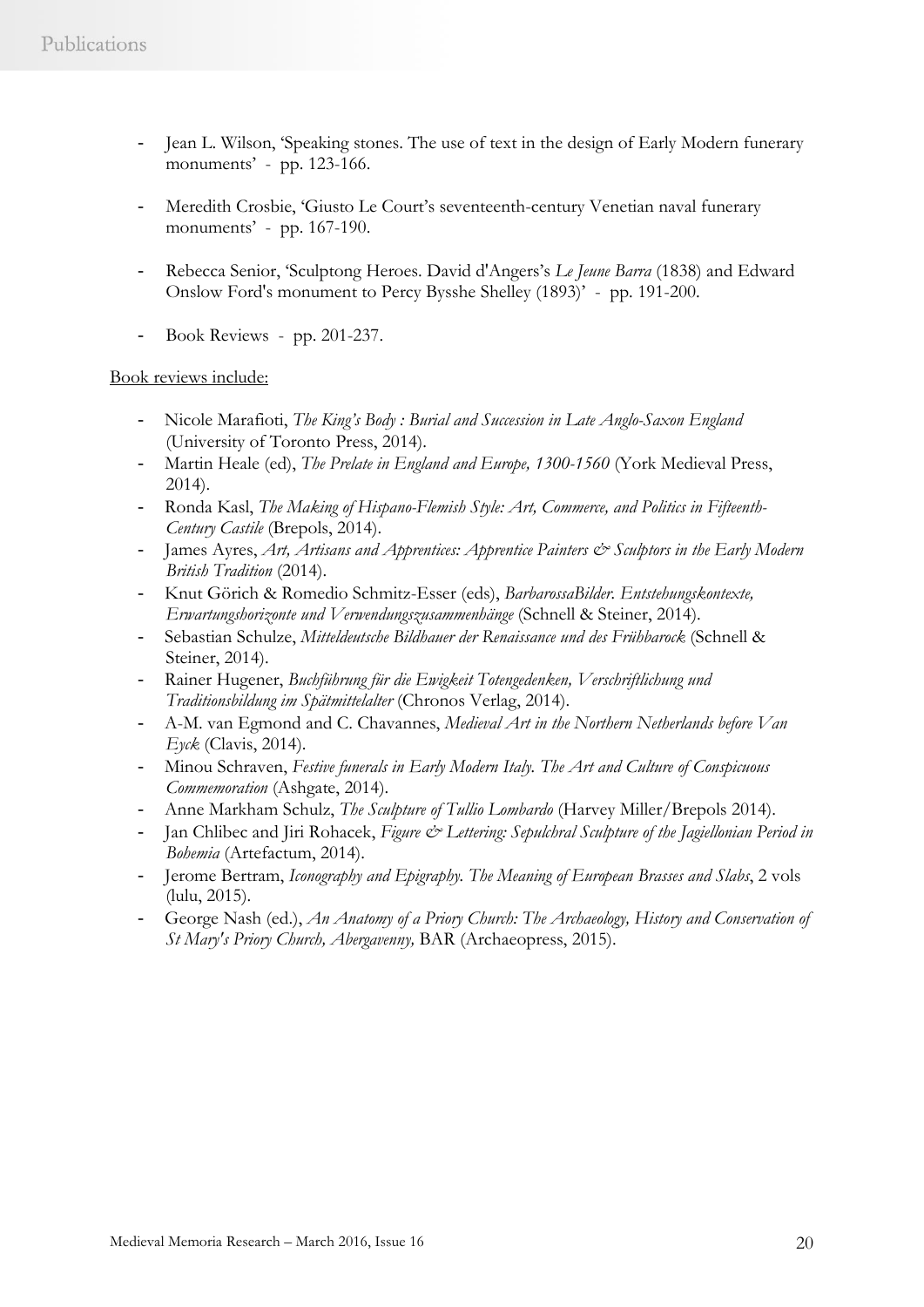### **Book reviews**

**Jerome Bertram,** Icon and Epigraphy. The Meaning of European Brasses and Slabs **(lulu, 2015), 2 vols, 423 pp. + 581 illus., mostly in colour. ISBN: 978-326-23129-3 (hardback). Vol. 1, text: price £22.50** [http://www.lulu.com/shop/jerome-bertram/icon-and-epigraphy-i](http://www.lulu.com/shop/jerome-bertram/icon-and-epigraphy-i-text/hardcover/product-22105925.html)[text/hardcover/product-22105925.html;](http://www.lulu.com/shop/jerome-bertram/icon-and-epigraphy-i-text/hardcover/product-22105925.html) **vol. 2, illustrations: price £64.50** [http://www.lulu.com/shop/jerome-bertram/icon-and-epigraphy-volume-ii](http://www.lulu.com/shop/jerome-bertram/icon-and-epigraphy-volume-ii-illustrations/hardcover/product-22106331.html)[illustrations/hardcover/product-22106331.html.](http://www.lulu.com/shop/jerome-bertram/icon-and-epigraphy-volume-ii-illustrations/hardcover/product-22106331.html)

The recent introduction of online publishing and sales services, such as lulu, enables authors to put in the public domain studies which are not inherently commercial and would otherwise die with their authors. This two-volume work is the scholarly work of a present-day antiquary who commendably carries out the majority of his work in the field rather than in a library. In its tone the book is delightfully reminiscent of the standard works of the nineteenth century and earlier, which are the indispensable bedrock of the study of church monuments.

Although not explicitly stated in the title, this important book is confined to medieval examples, which the author interprets as *c*.1300 until 1550. There are other restrictions in its scope. As Bertram explains (p. 7), the borderlines between flat slabs, low-relief, high-relief and three-dimensional effigies are impossible to define precisely. Here the subject is confined predominantly to flat or nearly flat memorials, whether made of metal, stone or other materials, and whether placed horizontally or vertically, inside or outside a church. Relief monuments are, to a great extent, excluded from this study, although there is occasional reference to them – and indeed other forms of sculpture and two-dimensional art – in order fully to explain the iconography and context of some flat and low-relief examples. Consequently, the main emphasis is on minor monuments which, with the exception of British monumental brasses, have not hitherto received the attention that they deserve.

A great strength of this book is that it has a truly pan-European focus with discussion of examples in Albania, Austria, Belgium, Croatia, Cyprus, the Czech Republic, Denmark, England, Estonia, Finland, France, Germany, Greece, Greenland, Hungary, Ireland, Italy, Latvia, Lithuania, Luxembourg, Macedonia, Montenegro, the Netherlands, Norway, Poland, Portugal, Rumania, Russia, Scotland, Slovenia, Slovakia, Spain, Sweden, Switzerland, Turkey, Ukraine and Wales, as well as further afield in China and Outremer (the Holy Land), South Africa and Tunisia. This treatment is much wider than most studies of church monuments that claim to have a European coverage but are actually confined to countries north of the Alps and west of the former Iron Curtain, and even then concentrate on major, well-known examples. Bertram's extensive knowledge of monuments over a wide area offers scope for extensive comparisons between monumental and textual traditions throughout Europe. While a substantial number of the numerous illustrations are from Britain, there are also many from across continental Europe, often of monuments never previously published.

The text volume begins with an introduction. Although relatively short, it has valuable observations addressing definition and purpose, material and technique. In explaining the purpose of church monuments, the author presents a scholarly but easily comprehensible account of the importance of prayers for the soul and how the doctrines of the Communion of Saints and of Purgatory informed the design of monuments. Burial location and therefore location of monuments, both within and outside churches, and the connection with theology are dealt with in a similarly erudite manner, as is the fashion for ever more elaborate monuments which increasingly intruded into worshipping space. There is a brief account of petrology; this is strongest with regard to British stone types, but also makes useful observations on those used for flat monuments in continental Europe. The important subject of surface decoration, including polychromy and inlays of various materials, such as metal and contrasting stone, is dealt with in a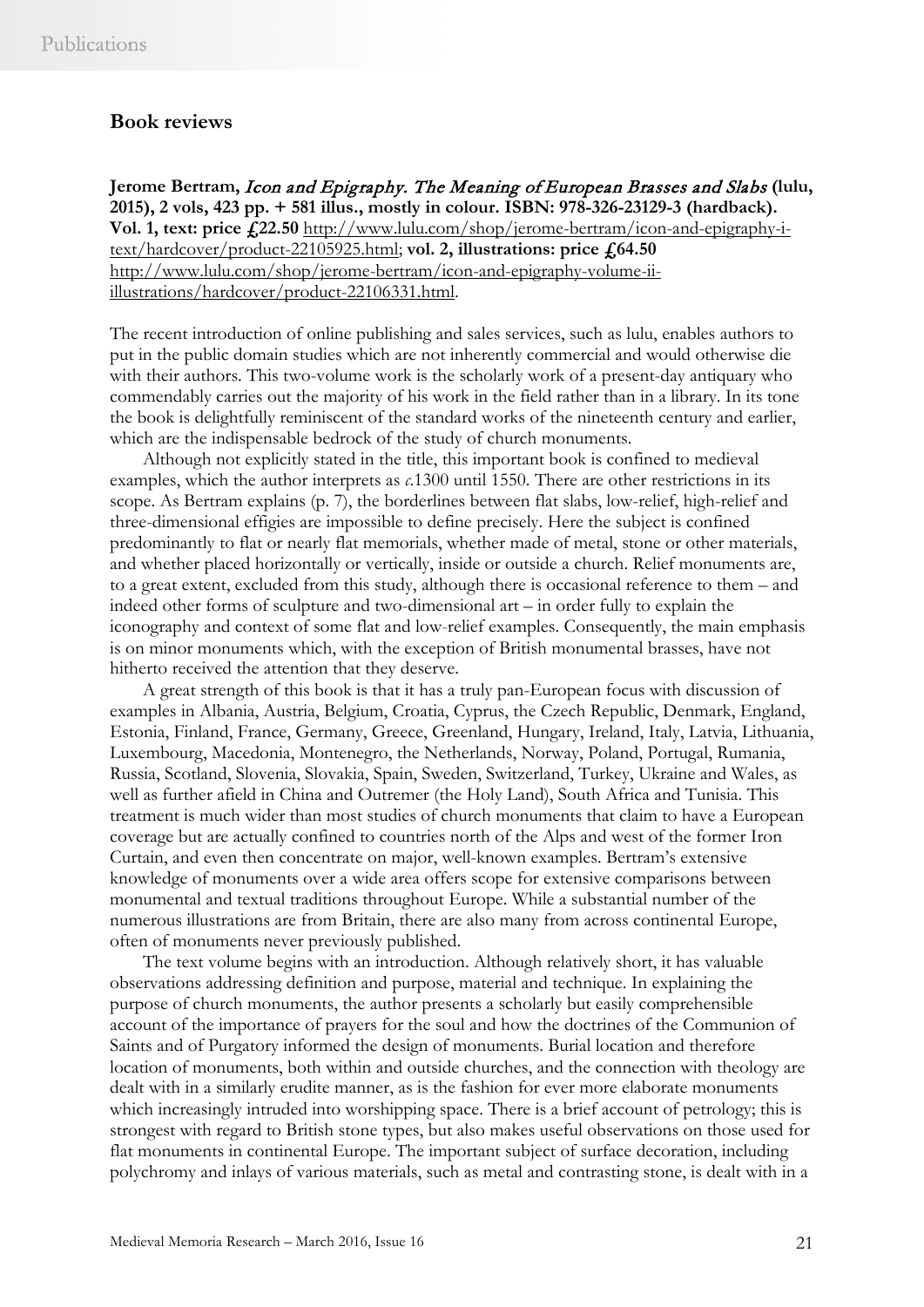competent summary of the state of current knowledge. This is also true of the brief survey of the use of wood (not just for effigies, but also wooden cross-slabs and floor monuments), ceramic tiles, artificial stone, cast iron and even monuments painted directly onto the walls of churches, with examples cited from England, France, Germany and Italy. Finally, Bertram makes the significant point that memorialisation is only one aspect of commemoration, such as stained-glass windows, wall paintings, screens and other church fittings – a subject of growing interest.

The rest of the text is divided into two main sections, covering epigraphy and iconography, all of it packed with references to illuminating examples. I know of no other book which has such an extensive coverage of inscriptions. This section has chapters on lettering and location, language and prose formula, versification, and the content of inscriptions. This is a field which Bertram has made his own, and it is in my view the most original and ground-breaking part of this book. Too often chapters on inscriptions in books are brief and stereotyped, largely confined to mining biographical information or quoting unusual and amusing texts. Bertram shows that there is so much more to be learnt from them. In discussing formula for monumental inscriptions, he demonstrates that 'to a surprising extent, Britain remains apart from other nations in the choice of standard phrases, and a noticeable difference exists between the north and the south of the Continent' (p. 72), especially with regard to the *incipit* and the *conclusio*. The highlight of the epigraphy section for me is the discussion of the origin of the prayer formulae found both on the main inscriptions and the scrolls, the wording of large numbers of which Bertram tracks down to the wording of elements of the liturgy. This is crucial in understanding the full meaning of a monument as chosen by the person commemorated or by his executor and provides a vital insight into the nature of the individual's piety.

By iconography Bertram means the design chosen for the monument and the ideas and meaning which that design was intended to convey. The individual chapters of this section address non-effigial slabs, the cross and Christian imagery, semi-effigial slabs, fully effigial slabs, architecture and other embellishments, and kneeling and mural compositions. Aspects such as biography, dress, workshop style and authorship are not covered as the author considers them to have been adequately dealt with by previously published studies. In opening this section, he makes the important caveat that 'it is important to remember that funerary art, possibly more than any other, is by nature imitative and traditional, and that artists or craftsmen copy established forms to please their clients without themselves taking any conscious decision over the composition, or having any clear ideas as to the meaning or symbolism of any part of the design' (p. 181). This leads to a well-balanced examination of the role of seals and coins in tomb slab design. Other worthwhile sections include that on the significance of religious imagery, used either in isolation or as accessories to one of his main iconographical categories.

Two chapters shine out for me. The first is that on semi-effigial slabs, a fascinating type which since the days of Boutell has not received the attention it deserves. Prototypes date back to ancient funerary art, notably the Roman sarcophagus front and the standing stele. The ensuing discussion covers heads alone, busts in cross-head openings, miniature full-length effigies in cross heads, isolated half-effigies, and concealed effigies, by which are meant monuments giving the impression that the entire effigy lies just below the surface of the stone, perhaps representing the deceased in his coffin. I hope that Bertram is successful in sparking a renewed scholarly interest in this monumental type. The other chapter that breaks new ground is that on kneeling and mural compositions, the juxtaposition explained by the fact that most kneeling compositions are on mural monuments. The latter in particular have not always been sufficiently distinguished from the horizontal monument, especially in anglophone studies, perhaps because they are far less common in Britain than in continental Europe. There is a useful discussion of the varied formats of compositions featuring kneeling figures with a visual focus for their devotions. Some are categorised as donor figures, which are rightly linked to but distinguished from other commemorative media.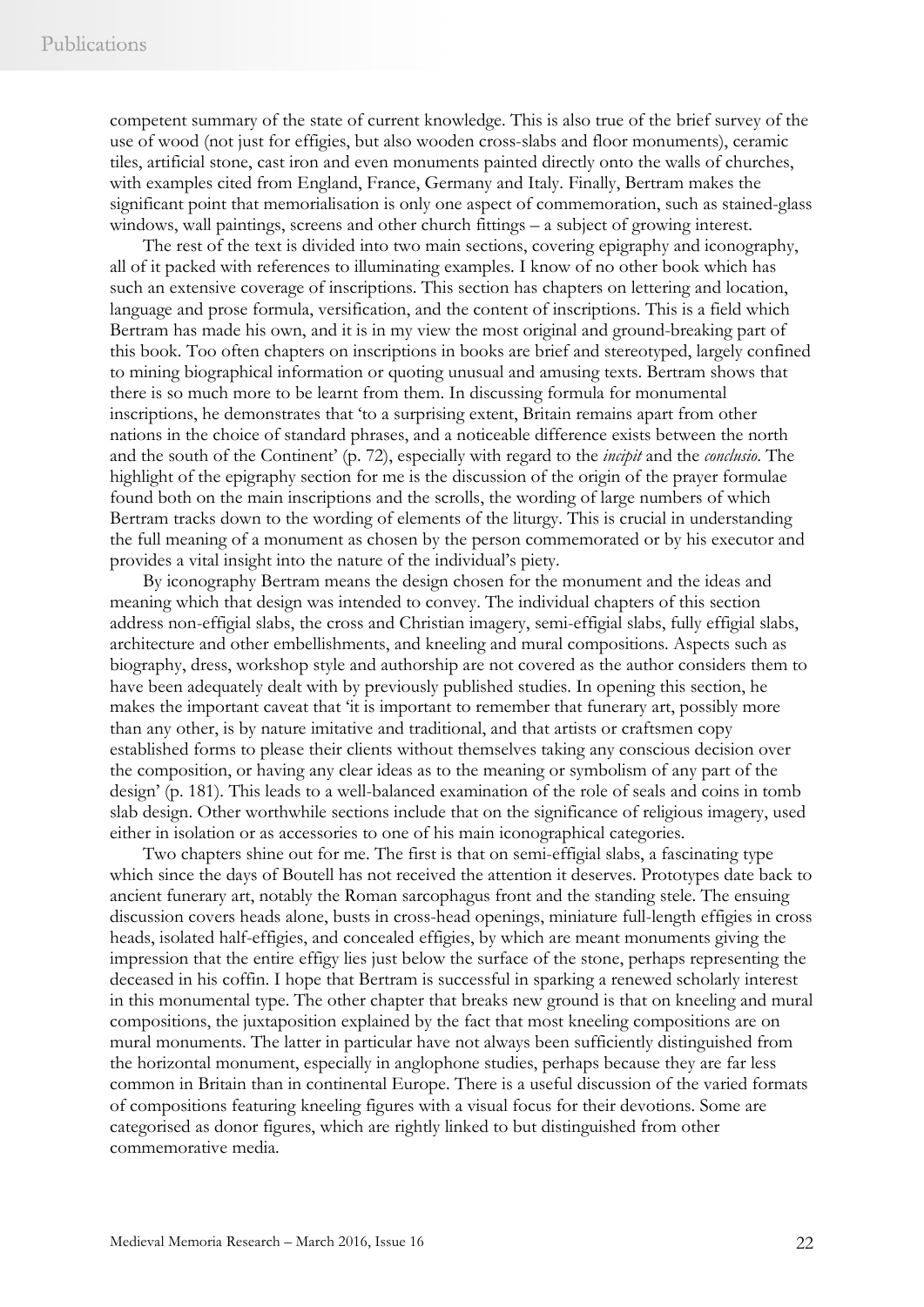*Icon and epigraphy* is written in a clear, accessible style, with many an insightful aside. Footnotes are sparing, there is just one appendix (a fascinating analysis of prayers and aspirations from English brasses and incised slabs), and the bibliography is a select one with only the major works cited and those largely restricted to books and articles dealing with English monuments, although others referenced can be found in the notes. There are two indexes, one topographical and one thematic, but regrettably no index of the names of those commemorated. This is a book to which I will return to time and again, and it will undoubtedly have a valued place on the bookshelves of those who have a serious interest in medieval church monuments. It will also provide a mine of information for future scholars to build upon.

### SALLY BADHAM

Note: this review is also available as a separate PDF file: [http://mmr.let.uu.nl/pdf/Badham](http://mmr.let.uu.nl/pdf/Badham-book_review-Icon_and_Epigraphy.pdf)book review-Icon and Epigraphy.pdf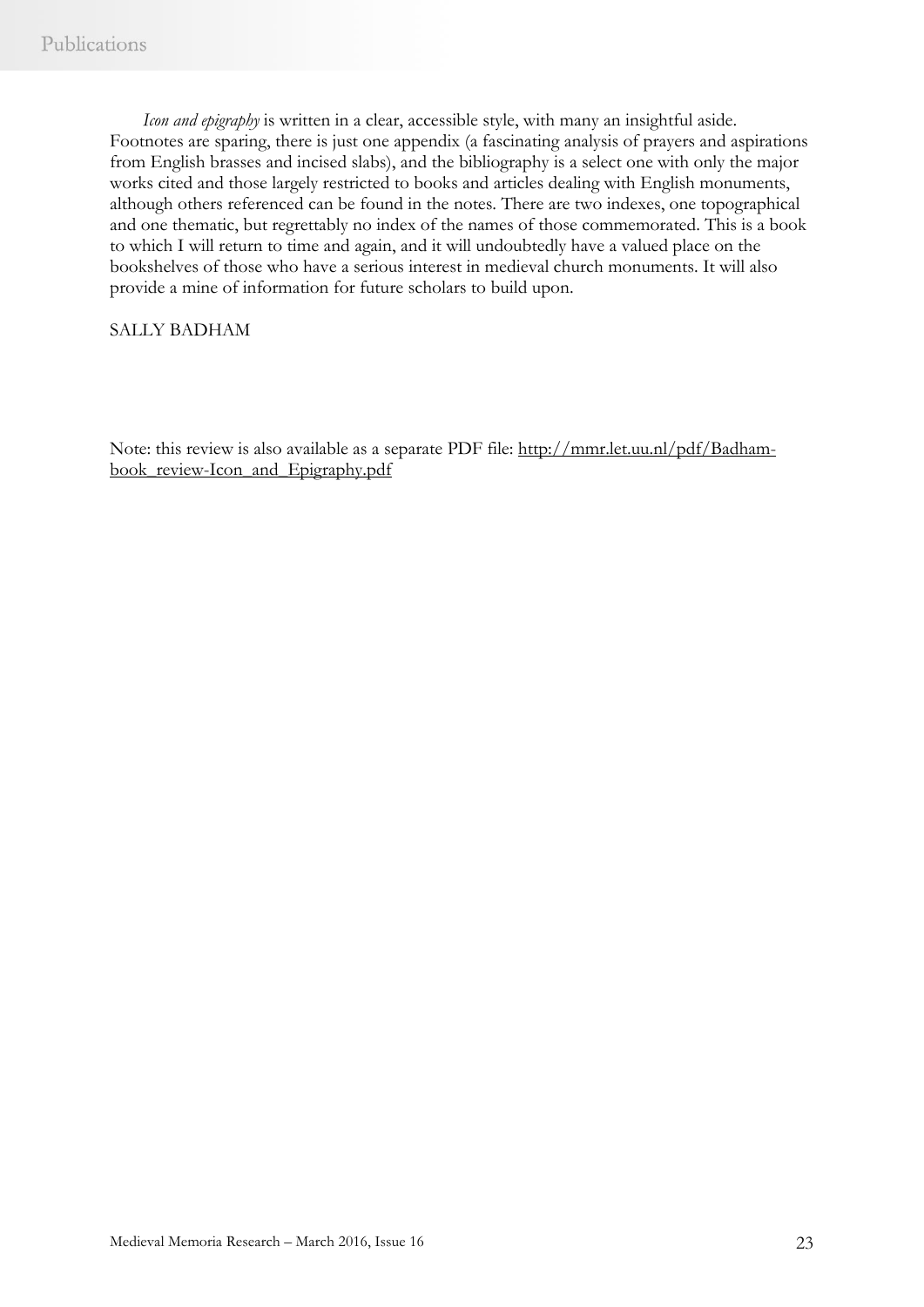### **Upcoming symposiums and congresses**

**Call for Papers:** Textile Gifts in the Middle Ages – Objects, Actors, and Representations International Conference

| Submission deadline: March 24, 2016 |                                                           |
|-------------------------------------|-----------------------------------------------------------|
| Conference date:                    | November 3 - 4, 2016                                      |
| Location:                           | Rome                                                      |
| Organisation:                       | Christiane Elster, Stephanie Luther, Stefanie Seeberg and |
|                                     | Tanja Michalsky                                           |

As art history has given greater attention to material culture and its social contexts as a whole, the applied arts have also re-entered the scope of art historical discourse. Cultural-historical approaches, such as those employed in material culture studies, explore the objectness of artifacts and their efficacy. Related are studies of objects as mediums of symbolic communication, in which such objects are described and interpreted as part of complex performances of ritual and ceremony. Gifts of textiles in the Middle Ages provide a test field for the evaluation of such questions and approaches for the discipline of art history.

Gifts of textiles and clothing appeared in diverse contexts and fulfilled various functions in premodern Europe. They could be offered in the course of an initiation rite or an act of social transition, including upon investiture, marriage, or entry into a monastery. Gifts of clothing to the poor, meanwhile, were among the works of charity thematized in the vitae of numerous medieval saints. Sumptuous textiles were sent as resplendent gifts to religious institutions or, like patterned silk textiles from Byzantium, circulated through diplomatic gift exchanges. Gifts of clothing were also distributed within the court as compensation in kind, which supported the structuralization and hierarchization of courtly society. Gifts of clothing could represent the donor. Especially in the case of clothing previously worn by its donor, the physical presence of the giver might have been woven into the materiality and form of the gifted garment.

The goal of this interdisciplinary conference is to situate the diversity and polysemy of such acts of symbolic communication into the broader context of medieval gift culture. Already in the 1920s, Marcel Mauss showed that gift giving established social relationships and was composed of three necessary elements: giving, accepting, and reciprocating (the "principle of reciprocity"). At play in such exchanges is essentially the construction of power and social hierarchies. While Mauss' theory has long been employed within medieval studies, recent criticism has pointed out that the particular efficacy resulting from the material and visual qualities of gifts has not been sufficiently addressed, as studies applying Mauss' model concentrate primarily on donors, recipients, and their interaction. In other words, the context of the exchange has been privileged over the objects of exchange (Cecily Hilsdale, 2012). With its focus on images and objects, art history is poised to show how the dynamics of reciprocity and its attendant obligations might be charged both visually and materially.

The conference focuses on textile gifts in pre-modern Europe in order to explore such questions in greater detail. The integration of anthropological models into an art historical approach allows for gifted artifacts to be taken seriously as independent entities within the giving process as a socially generative form of communication. The relationship between the actors and the "agency" of gifts themselves can therefore be further explored (Bruno Latour).

We invite paper proposals from the field of art history and related disciplines, such as history,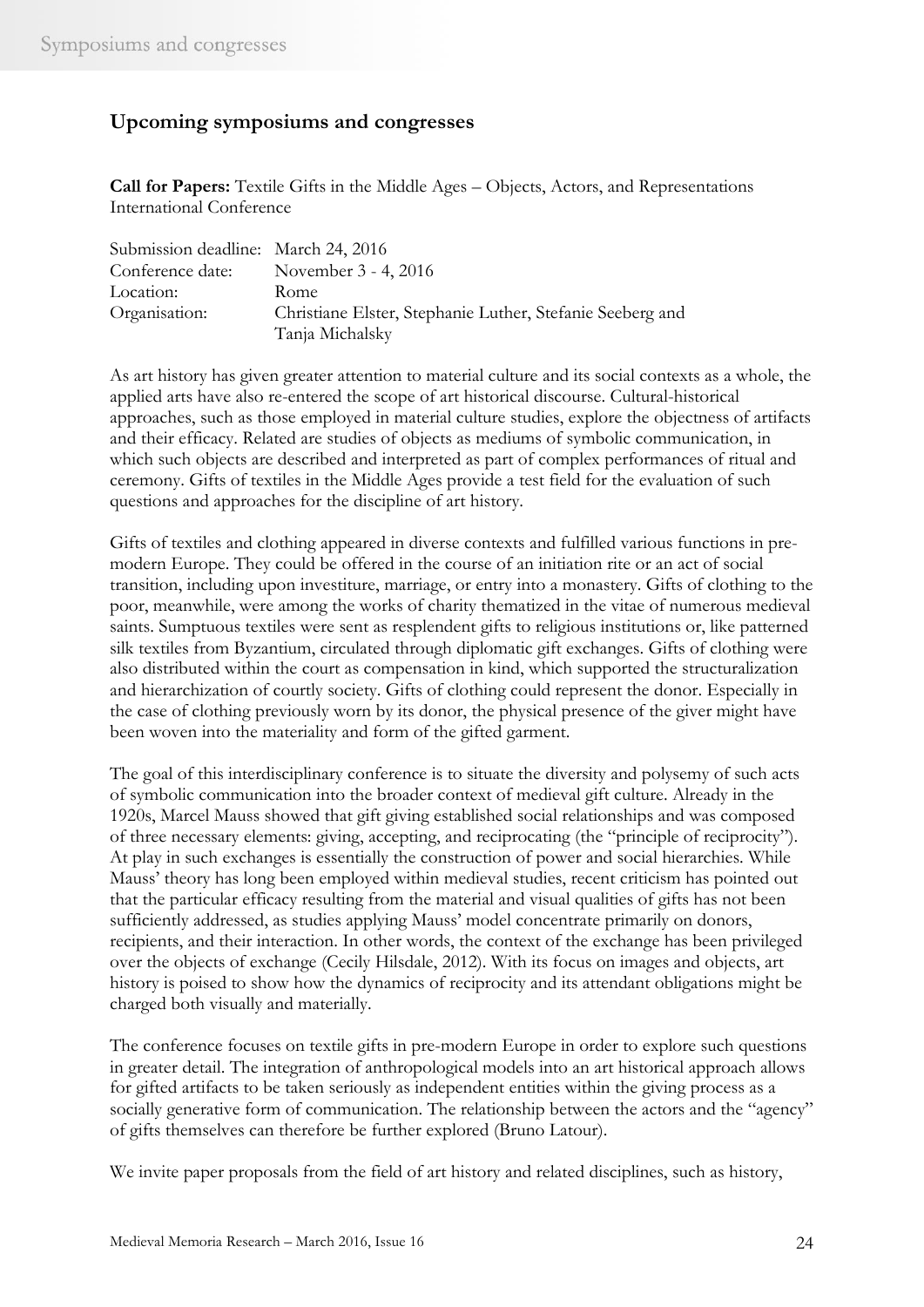anthropology, archaeology, and literature. Papers might address the following subjects in particular:

- Textile gifts as acts of symbolic communication in the Middle Ages: Especially welcome are case studies that illustrate the act of giving and the sense of obligation generated between donor and recipient and that, in so doing, attend to the visual and material efficacy of textile gifts. Papers might consider gifts of personal garments, like the gifting of a sovereign's mantle to an ecclesiastical institution, and the honor—or affront—such gifts might entail.
- Methodological reflections on the suitability of anthropological models for medieval art history: How helpful are anthropological models (Marcel Mauss' gift theory and its lineage) in understanding and interpreting pre-modern textile gifts? We begin with the premise that no single general theory is capable of explaining every gift act definitively. Rather, a number of approaches originating in Mauss, some of which are controversial, could be debated within the context of medieval textile gifts.
- The relationship of textile gifts as performative acts to their representations: How were medieval textile gifts represented in word and image? What relationship do these representations have to their material prototypes (surviving textile gifts) and their contexts (acts of donation)?
- Gendered aspects of textile gifts: Could textile gifts in the Middle Ages be genderspecific? Can we observe different behavioral patterns in the gifting practices of men and women?
- Re-use and re-contextualization of textile gifts: The appreciation, use, and conservation of medieval textile gifts, including their restoration or alteration, can reveal much about how recipient institutions dealt with their donations. How, for example, did recipients interpret and use textile gifts in the formation of their identities? How did such a process shape the relationship between a recipient institution and its donor?

Proposals for talks should be sent in the form of an abstract (max 1 page) with a brief CV by March 24th, 2016 to Christiane Elster (elster@biblhertz.it).

### **Church Monuments Society:** Sussex Memorials: The County's Occupants and **Occupations**

Symposium 2-4 September 2016 Herstmonceux Castle, Hailsham, E. Sussex, BN27 1RN

\_\_\_\_\_\_\_\_\_\_\_\_\_\_\_\_\_\_\_\_\_\_\_\_\_\_\_\_\_\_\_\_\_\_\_\_\_\_\_\_\_\_\_\_\_\_\_\_

### **FRIDAY**

- 14.00 Herstmonceux Parish Church open
- 16.00 Registration between 16.00 to 17.00
- 19.00 Pre-dinner reception
- 19.40 Drinks reception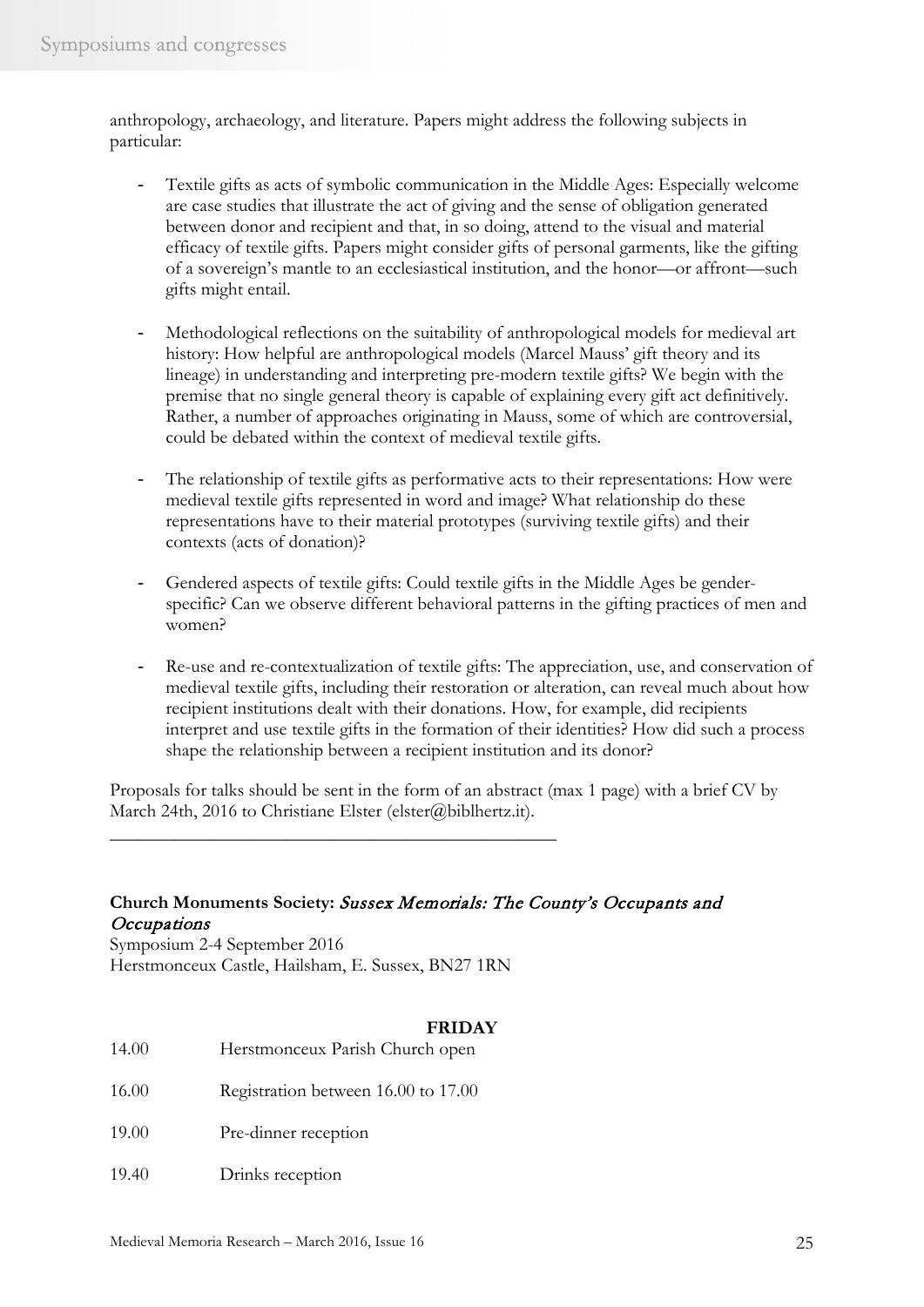- 19.40 Counter service dinner
- 21.00 **Lecture:** Father Jerome Bertram: *Monks, friars and canons: Some Sussex clerical monuments*

#### **SATURDAY**

08.00-09.00 Breakfast 09.30 Coach leaves Herstmonceux 10.00 Ashburnham 11.05 Battle 14.00 Etchingham 15.10 Burwash 16.15 Brightling 17.45 Return to Herstmonceux 18.30-19.30 Reception 19.30 Dinner followed by members contributions **SUNDAY** 08.00 Breakfast 09.30 **Lectures** - Dr Jessica Barker: *"What will survive of us is love?" Interpreting the hand-joining gesture on the fourteenth-century Arundel tomb.* - Mark Downing: *The medieval effigies of St Thomas, Winchelsea.* 10.45 Tea/coffee 11.30-13.00 **Lectures** - Dr Holly Trusted: *John Bushnell: Work in Sussex, Venice and elsewhere.* - Dr Adam White: *The Johnson family, at Easebourne and elsewhere.* - Dr R G W Anderson: *Scientists' monuments or monuments to scientists.* 13.00-14.00 Buffet lunch 14.00-15.30 **Lectures** - Jeremy Hodgkinson: *Wealden iron and church monuments.* - Sarah Crellin: *Qui ante diem periit. From the trenches to the cruel sea: Charles' Wheeler's war memorials 1919-1955.*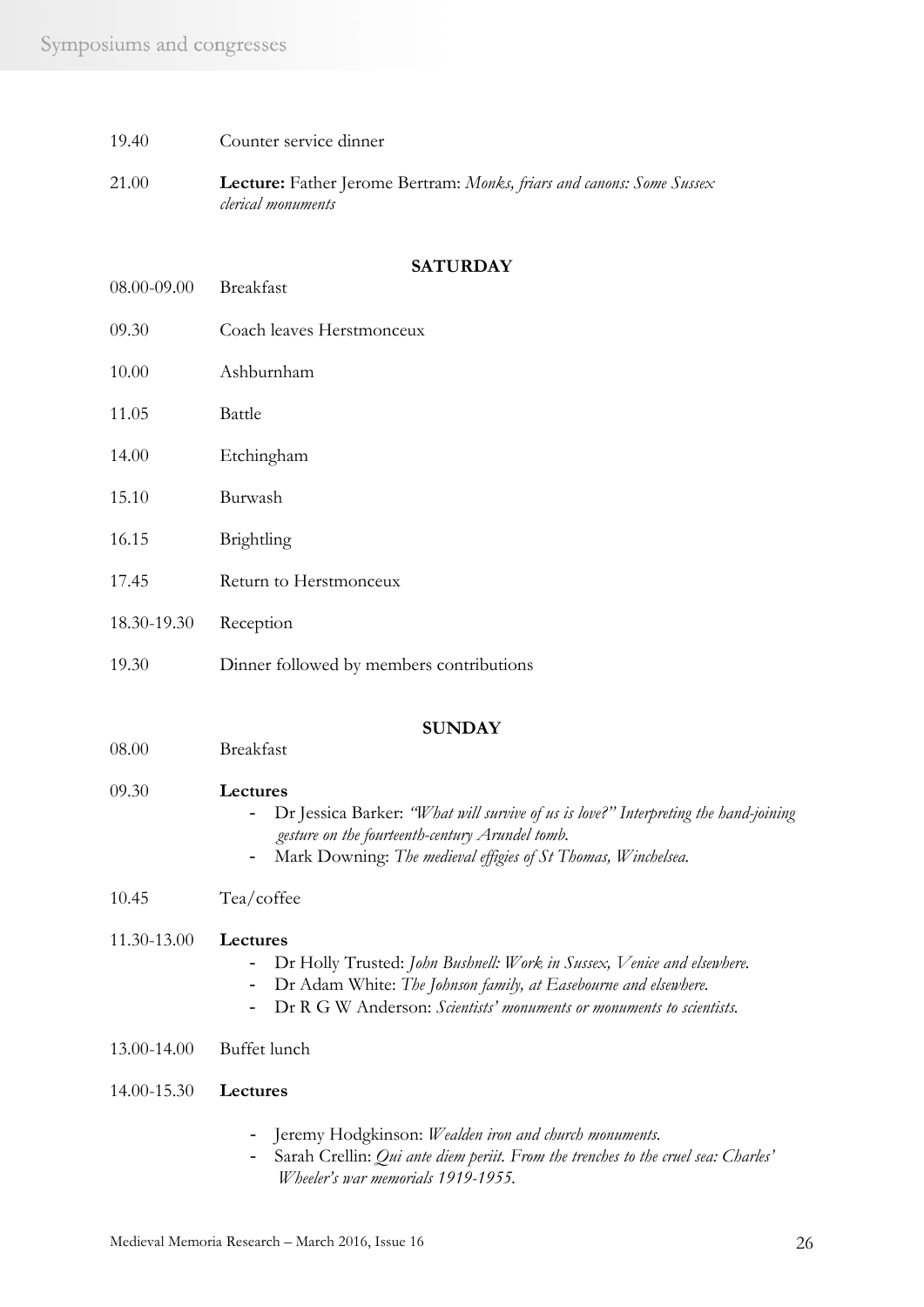| 15.30-16.00 | Discussion summery and close |  |  |
|-------------|------------------------------|--|--|
|-------------|------------------------------|--|--|

\_\_\_\_\_\_\_\_\_\_\_\_\_\_\_\_\_\_\_\_\_\_\_\_\_\_\_\_\_\_\_\_\_\_\_\_\_\_\_\_\_\_\_\_\_\_\_\_

16.00 Tea/coffee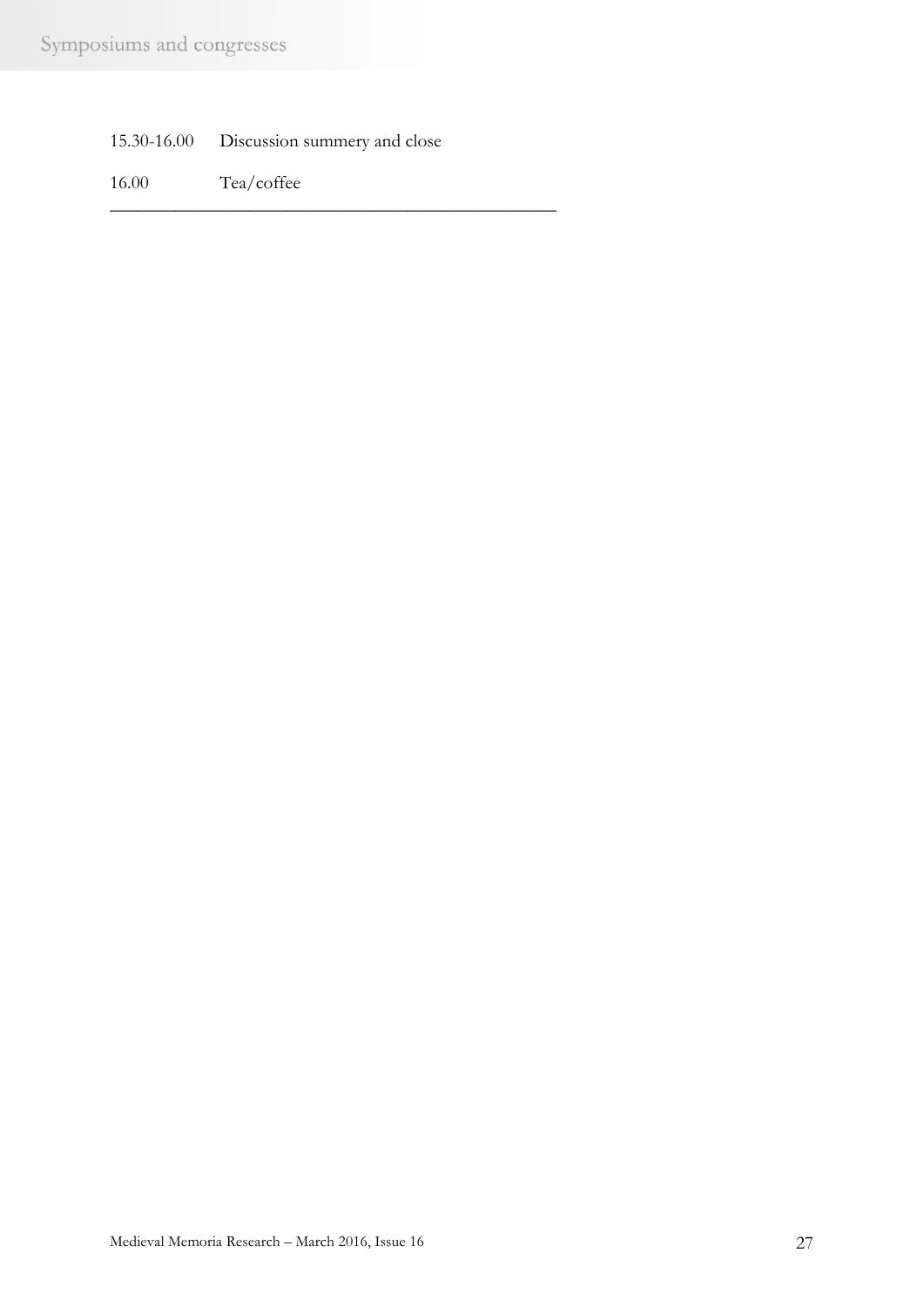### **Other news**

### **The 'Tot Gedachtenis' Foundation**

The MeMO project represents a giant step forward towards the creation of an inventory, and the preservation and the analysis of the multiform Dutch heritage in the field of the remembrance of the deceased, in all its aspects up to the reformation. For the first time the MeMO project presents an integrated survey of the surviving visual, material, and textual testimonies. From decorated tombstones to memorial registers, all these sources tell their own stories about the ways in which death, funeral, and remembrance were intertwined with life and thought of our ancestors. The database created by the MeMO project allows its users to learn about the existence of these sources and the places where these sources are kept. Each source comes with an elaborate description which may help users on their way towards further study and interpretation, and in most cases the database also provides high-quality images of the sources. Consequently the MeMO [database](http://memo.hum.uu.nl/database/index.html) is a perfect instrument for further research.

Yet, every instrument has to be maintained, adjusted and perfected. Its use needs to be promoted, and it requires professionals to support and assist the users. In other words: continuity and support are required to fully take advantage of the MeMO database as one of the most important tools for (especially) the history of art, culture and mentality, constructed over the last few decades. Unfortunately, modern policy-makers are scarcely aware of these essential notions. Instead they place an emphasis on short-term planning and quick, single results. This has been one of the most important motivations for starting the ['Tot Gedachtenis'](http://memo.hum.uu.nl/database/pages/crowdfunding.html) Foundation in late March 2015.

The prime objective of the foundation – in short – is to enable research and publications in the field of the remembrance of the deceased and the memorial practices up to the start of the seventeenth century. The terms of the Foundation allow a huge variety of research and publications, and a wide range of topics. Although these objectives exceed the scope of the MeMO project and the database developed within it, the Foundation will first aim to support the activities that contribute to completing and maintaining MeMO. As without these activities, further scholarly research and valorization serving a wider audience remain unattainable ideals. In providing the necessary means, the foundation may offer MeMO valuable support, alongside the technical support guaranteed by Utrecht University. Additionally, one of the goals of the foundation, formulated in its first plan of action, is to enhance the use of MeMO and the training of young talent through different activities. The Foundation is assisted in mapping out its future course by a Board of Advisors composed of Prof.em. Koen Goudriaen, Prof. Jos Koldeweij, Dr. Justin Kroesen, Prof.Mrs. Inger Leemans, Drs.Mrs. Andrea van Leerdam, Prof.em. Peter Raedts and Dr. Matthias Übl.

Thanks to generous donations the Foundation has acquired a modest starting capital, enabling us, in cooperation with Utrecht University, to safeguard – as one of its first achievements - the continuation of several activities of junior staff that has matured under the expert and caring supervision of Dr. Truus van Bueren. A wish list for further action is currently being drafted. Financing of a solid kind will need to be found for the realization of these plans, and acquiring larger donations as well as smaller gifts will remain essential. Being recognized by the Dutch Tax Authority as a cultural ANBI (cultural institution aiming to serve the common good), donations to the Foundation are tax-deductible in the Netherlands to a degree of 125%. For further information we refer the reader to the Foundation's Secretary of the Board, Drs.Mrs. Jeannette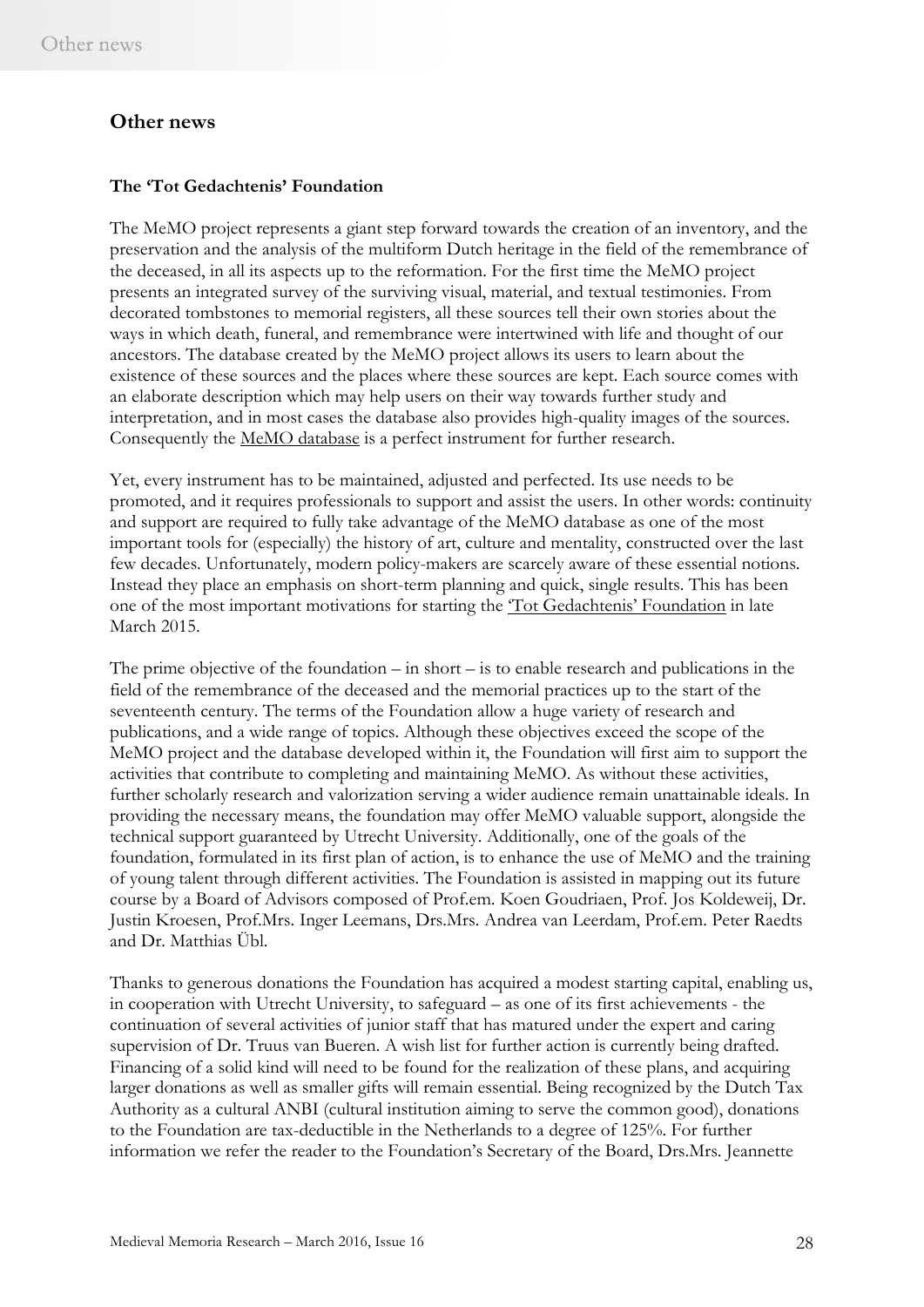van Arenthals (jwvanarenthals @xs4all.nl). Hopefully many of you will see the appeal of serving the past by building MeMO's future!

Prof.em. Dick E.H. de Boer President of the Board of the 'Tot Gedachtenis' Foundation

\_\_\_\_\_\_\_\_\_\_\_\_\_\_\_\_\_\_\_\_\_\_\_\_\_\_\_\_\_\_\_\_\_\_\_\_\_\_\_\_\_\_\_\_\_\_\_\_

**Launch of a new website: Utrechtse Kronieken (Utrecht Chronicles)**

Universiteit Utrecht - Het Utrechts Archief

Address:<http://www.utrechtsekronieken.nl/>

On 2 June 2015 a new (Dutch) website was launched, which offers searchable full-text scans and transcriptions of eight chronicles of Utrecht, dating back to the  $14<sup>th</sup>$ ,  $15<sup>th</sup>$  and  $16<sup>th</sup>$  century. For a number of manuscripts translations are also available, and the entirety of this website's contents is fully searchable.

Some of the chronicles belonged to monasteries, while others document the history of the bishops of Utrecht and the wars they waged against the counts of Holland. Several of the chronicles available on this website have also been described in the MeMO database, and therefore contain information relevant to *memoria* researchers.

Note: This project was originally called *Utrechtse Kronieken: Sleutels tot de Utrechtse Geschiedenis*.

### **Map of Medieval Monastic Life in the Netherlands**

\_\_\_\_\_\_\_\_\_\_\_\_\_\_\_\_\_\_\_\_\_\_\_\_\_\_\_\_\_\_\_\_\_\_\_\_\_\_\_\_\_\_\_\_\_\_\_\_

One of the websites which is frequently referred to in the articles of MeMO (Medieval Memoria Online), is the *Kloosterlijst: Beknopt overzicht van de Nederlandse kloosters in de Middeleeuwen* (Catalogue) of Monasteries: Succinct Survey of Dutch monasteries in the Middle Ages, available at: <http://www2.let.vu.nl/oz/kloosterlijst/>). This website has now been extended by the addition of a digital Map, the *Kloosterkaart.* 

The main component of the *Kloosterlijst* is a database containing records on each individual monastery or comparable institute of religious perfection existing for a shorter or longer period within the medieval Northern Low Countries. This is not a classical *monasticon* with elaborate articles on each monastery: only basic data are given, as well as references to the most relevant recent literature. The list, however, is comprehensive and covers monasteries of all orders present in the medieval Netherlands; the number of items is slightly over 700. Additional datasets list the *grangiae* (agricultural outposts) of the rural monasteries, and the urban 'term houses' of the mendicants. Moreover, a List of Eliminations passes in review those (numerous) monasteries whose existence is sometimes supposed in scholarly literature, but wrongly, in every case giving the reasons for non-insertion in the *Kloosterlijst.* The first version of the *Kloosterlijst* was introduced in 2008; since then, updates have been provided in 2010, 2012 and 2015. For the content the subsigned is responsible; the ICT-part of the job has been fulfilled by Ben Stuyvenberg. The Faculty of Humanities of the Vrije Universiteit Amsterdam hosts the website.

Recently, the first draft of the digital *Kloosterkaart* (Map of Monastic Life) was launched. This offers a GIS based topographical complement to the *Kloosterlijst*: All monasteries in the central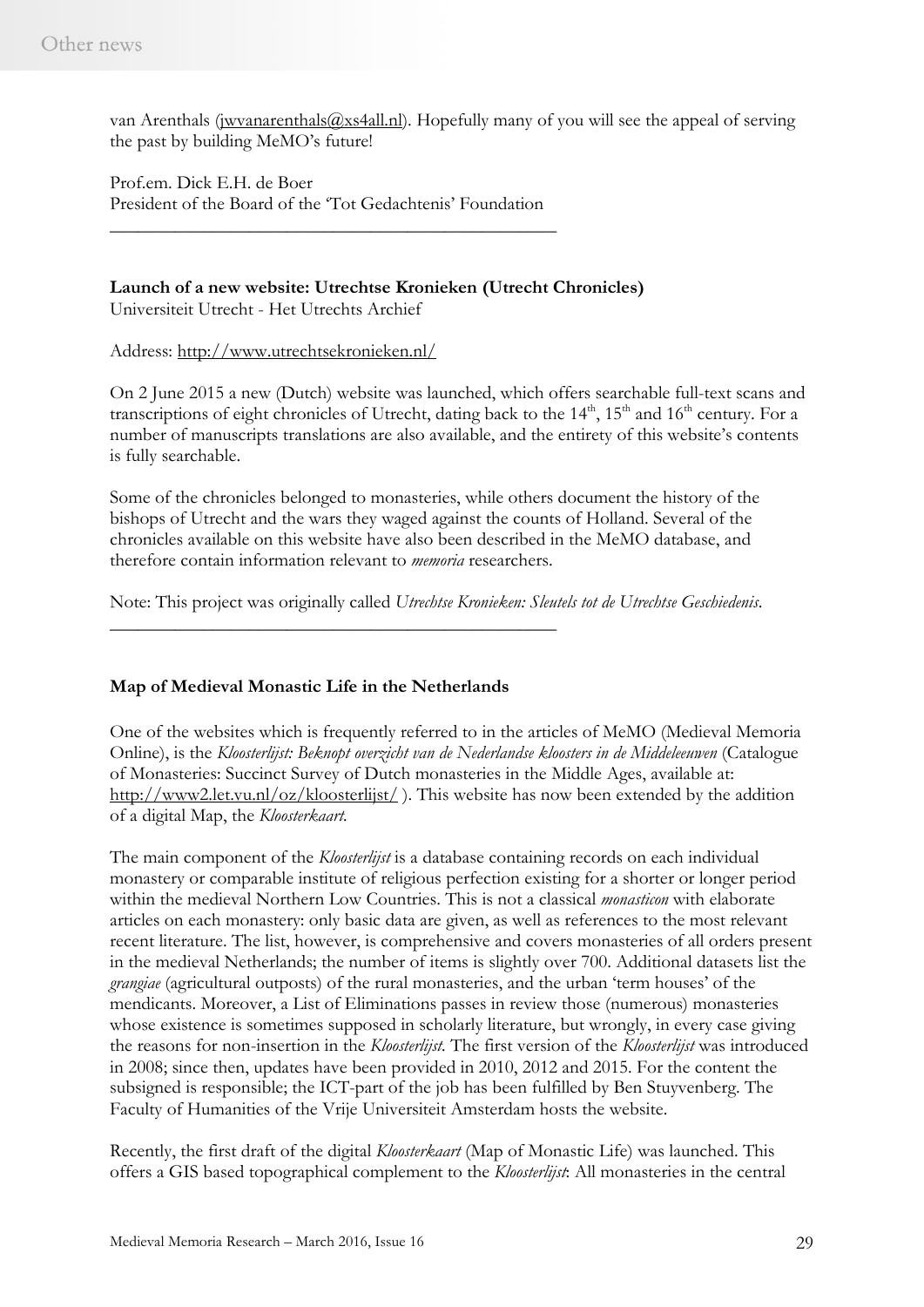database of the *Kloosterlijst* have been put on the map (as points with exact coordinates, not as surfaces). This digital map has been prepared by Lida Ruitinga and Peter Vos of UBVU (University Library of the Vrije Universiteit), and is hosted at Geoplaza, the UBVU site for digital maps:<http://geoplaza.vu.nl/cms/maps/235-kloosterkaart> . This first version gives the situation synchronically, as it was around the year 1500. A fuller version with a diachronic approach is in preparation. This will also contain the approximately seventy collegiate churches in the medieval northern Low Countries.

Unfortunately for the international readership, both the *Kloosterlijst* and the *Kloosterkaart* have been conceived in Dutch. But because much of the information either consists of names (topographical and otherwise) or is of an internationally recognizable monastic-technical nature, this may be a minor inconvenience.

Koen Goudriaan

#### **Church Monuments Essay Prize: winner announced!**

\_\_\_\_\_\_\_\_\_\_\_\_\_\_\_\_\_\_\_\_\_\_\_\_\_\_\_\_\_\_\_\_\_\_\_\_\_\_\_\_\_\_\_\_\_\_\_\_

\_\_\_\_\_\_\_\_\_\_\_\_\_\_\_\_\_\_\_\_\_\_\_\_\_\_\_\_\_\_\_\_\_\_\_\_\_\_\_\_\_\_\_\_\_\_\_\_

We have had an encouraging response to this year's Essay Prize competition, with nine authors expressing an interest and seven eventual entries. The truly international scope of the Society's reach was indicated by the fact that only two of these were from Britain, the rest being from the US, Australia, Germany, the Netherlands and Poland, with a colonial mausoleum in North Africa being among the subjects offered.

The panel was impressed by the scholarship of the majority of the entries, and have recommended several for publication, either in *Church Monuments*, or in other journals. However, there can only be one recipient of the prize, and so the 2016 Essay Prize is awarded to Trudi Brink for 'First-rate and second-hand: tombstones by Vincent Lucas in sixteenth-century Friesland (Netherlands),' which deals with the unusual late sixteenth-century Dutch phenomenon of signed tomb slabs. The winner receives a cash prize and the ultimate accolade of the publication of her article in a forthcoming volume of *Church Monuments.*